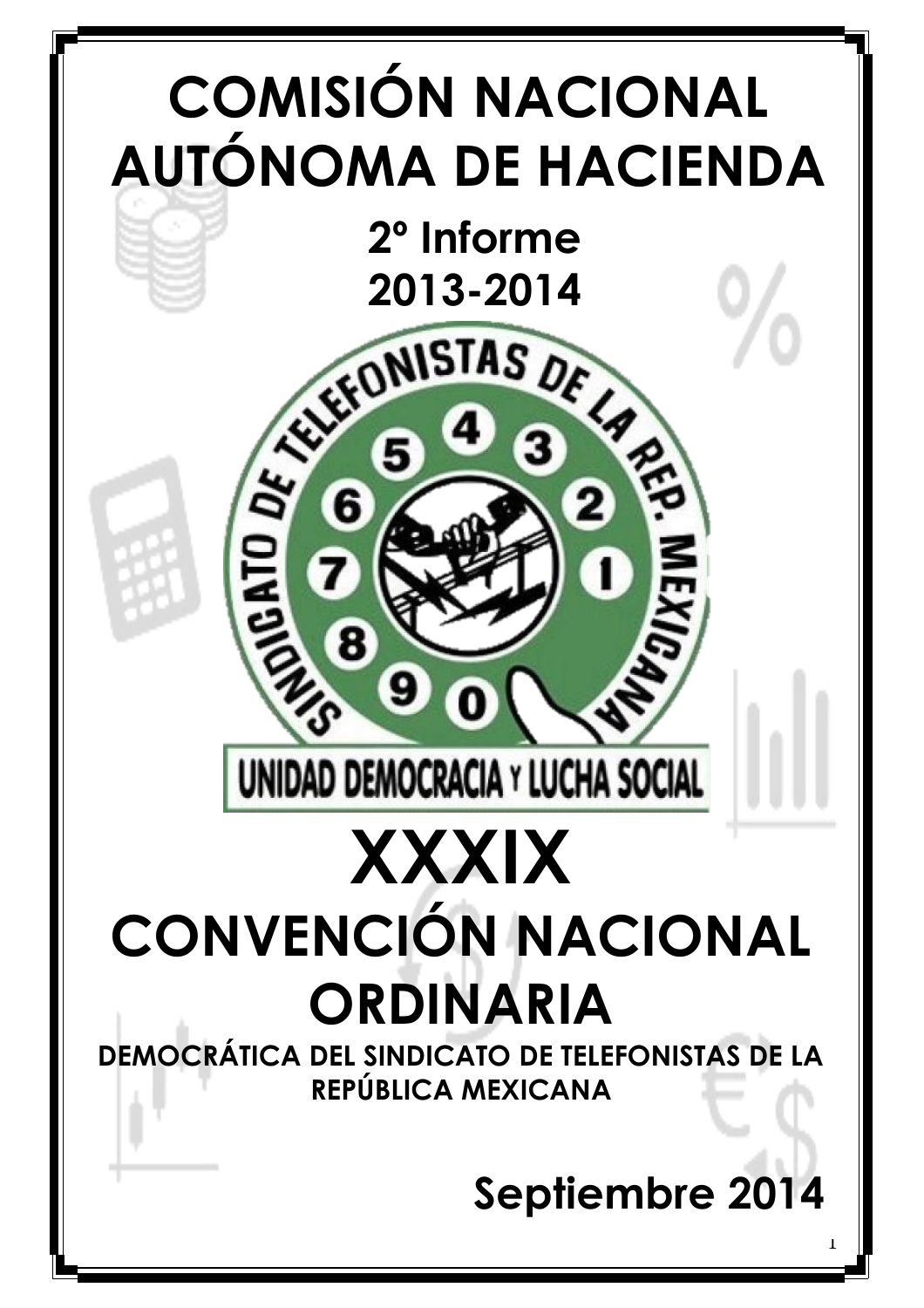# I N D I C E

| • BIENVENIDA A TODOS LOS COMPAÑEROS Y COMPAÑERAS3            |  |
|--------------------------------------------------------------|--|
| • INFORME DE ACTIVIDADES REALIZADAS POR LA COMISION NACIONAL |  |
|                                                              |  |
| • DETALLE LISTADO DE REMESAS CIERRE ANUAL JULIO/20147        |  |
|                                                              |  |
|                                                              |  |
| • INFORME DE ACTIVIDADES DE LOS INTEGRANTES DE LA COMISION   |  |
|                                                              |  |

# ANEXO 1

- INFORME DE EGRESOS CONCENTRADO POR CUENTAS PRESUPUESTALES, CONCEPTOS Y CANTIDADES.
- RELACION DETALLADA DE AUTORIZACIONES REALIZADAS POR CUENTA PRESUPUESTAL, CLAVE, CHEQUES, CRONOLOGICO, CONCEPTO, CANTIDAD Y FECHA DE PAGO.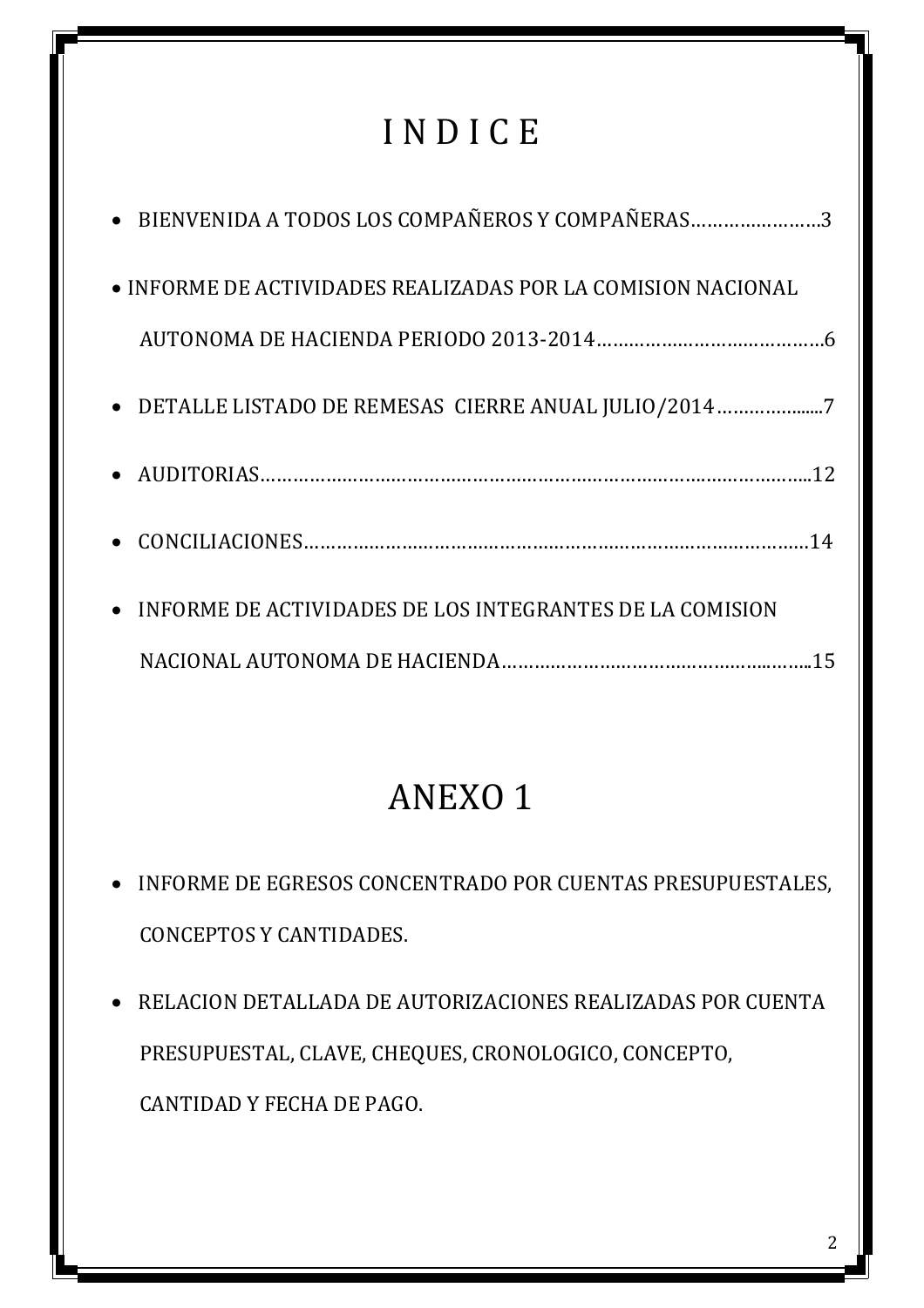## COMISIÓN NACIONAL AUTÓNOMA DE HACIENDA PERIODO 2013 - 2014

OMPAÑERAS Y COMPAÑEROS CONVENCIONISTAS, LOS INTEGRANTES DE LA COMISIÓN CNACIONAL AUTÓNOMA DE HACIENDA LES DAMOS LA MAS CORDIAL BIENVENIDA A ESTA XXXIX CONVENCIÓN NACIONAL ORDINARIA DEMOCRÁTICA DE LOS TELEFONISTAS.

COMO ES DE SU CONOCIMIENTO, ESTE SEGUNDO AÑO DE GESTIÓN HA ESTADO LLENO DE ACONTECIMIENTOS QUE HAN IMPACTADO LA RELACÓN OBRERO-PATRONAL Y QUE SEGURAMENTE NOS DARÁN LA PAUTA PARA LA TOMA DE DESICIONES HACIA LA CONSTRUCCIÓN DE UNA NUEVA CULTURA LABORAL Y TAMBIÉN UNA DISTINTA RELACIÓN CON LA EMPRESA TELMEX.

VALE LA PENA SEÑALAR, POR SU IMPORTANCIA, LOS MENCIONADOS ACONTECIMIENTOS:

1.- *LA REFORMA A LA LEY FEDERAL DE TELECOMUNICACIONES*.

2.- *LA DECLARATORIA DE AGENTE ECONÓMICO PREPONDERANTE DE AMÉRICA MOVIL* POR EL IFETEL EL 6 DE MARZO DEL PRESENTE AÑO, LA CUAL IMPLICA LA APLICACIÓN DE 63 MEDIDAS ASIMÉTRICAS E INCLUYE 8 ARTÍCULOS TRANSITORIOS.

3.- *LA REVISIÓN CONTRACTUAL 2014-2016*, LA CUAL SE DIÓ EN UN AMBIENTE INÉDITO POR EL PROPIO ENTORNO EN QUE SE DESARROLLÓ, YA QUE LE PRECEDÍA EL SEÑALAMIENTO DE EMPRESA PREPONDERANTE POR PARTE DEL IFETEL Y LA DISCUSIÓN EN LAS CÁMARAS DE DIPUTADOS Y SENADORES DE LA PROPUESTA DE LEYES SECUNDARIAS DEL EJECUTIVO FEDERAL. ESTOS HECHOS LOS APROVECHÓ LA EMPRESA TELMEX PARA PRESENTAR UN PLIEGO PETITORIO DE REVISIÓN CONTRACTUAL POR PRIMERA VEZ EN LA RELACIÓN OBRERO-PATRONAL DENTRO DE LOS TIEMPOS DE REVISIONES CONTRACTUALES Y SALARIALES. ANTE LA GRAVEDAD DEL CURSO QUE PODRÍA TOMAR LA NEGOCIACIÓN, FUE NECESARIA LA INTERVENCIÓN DEL **CO. FRANCISCO HERNÁNDEZ JUÁREZ** QUIÉN ORIENTÓ AL COMITÉ EJECUTIVO NACIONAL, A LA COMISIÓN REVISORA Y A LOS PROPIOS ASAMBLEISTAS PARA QUE RECHAZARAN LA PROPUESTA DE LA EMPRESA, LO CUAL ASI SUCEDIÓ Y TAMBIÉN OBLIGÓ A LA EMPRESA A LLEVAR LA NEGOCIACIÓN A LA SECRETARÍA DEL TRABAJO Y PREVISIÓN SOCIAL FEDERAL, DONDE SE REANUDARON Y CONCLUYERON LOS TRABAJOS DE REVISIÓN CONTRACTUAL.

4.- *LA CARTA COMPROMISO* QUE SE FIRMÓ CON LA EMPRESA EN LA PASADA REVISIÓN CONTRACTUAL EN LA CUAL SE ESPECIFICA QUE SE ANALIZARÁN LAS CONDICIONES DE REGULACIÓN EN QUE QUEDA TELMEX CON LA PROMULGACIÓN DE LAS LEYES SECUNDARIAS DE TELECOMUNICACIONES Y CON EL FIN DE BUSCAR CONJUNTAMENTE ALTERNATIVAS QUE REPOSICIONEN A TELMEX EN EL MERCADO Y SE ASEGURE SU VIABILIDAD ECONÓMICA AL MISMO TIEMPO QUE SE RESPETEN LOS DERECHOS DE LOS TRABAJADORES. DE ACUERDO CON ESTA CARTA, ESTE ANÁLISIS INICIARÁ A MÁS TARDAR 2 MESES DESPUES DE APROBADAS DICHAS LEYES.

5.- EL "*ACUERDO DE MEJORAS A LA CALIDAD Y PRODUCTIVIDAD PARA EL FORTALECIMIENTO DE TELÉFONOS DE MÉXICO, S. A. B. DE C. V*." FIRMADO ENTRE EMPRESA Y SINDICATO ESTE 30 DE JUNIO PASADO EN EL MARCO DE LA NEGOCIACIÓN DEL REMANENTE DE PRODUCTIVIDAD DEL PROGRAMA 2013-2014. POR LA FORMA EN QUE SE DESARROLLÓ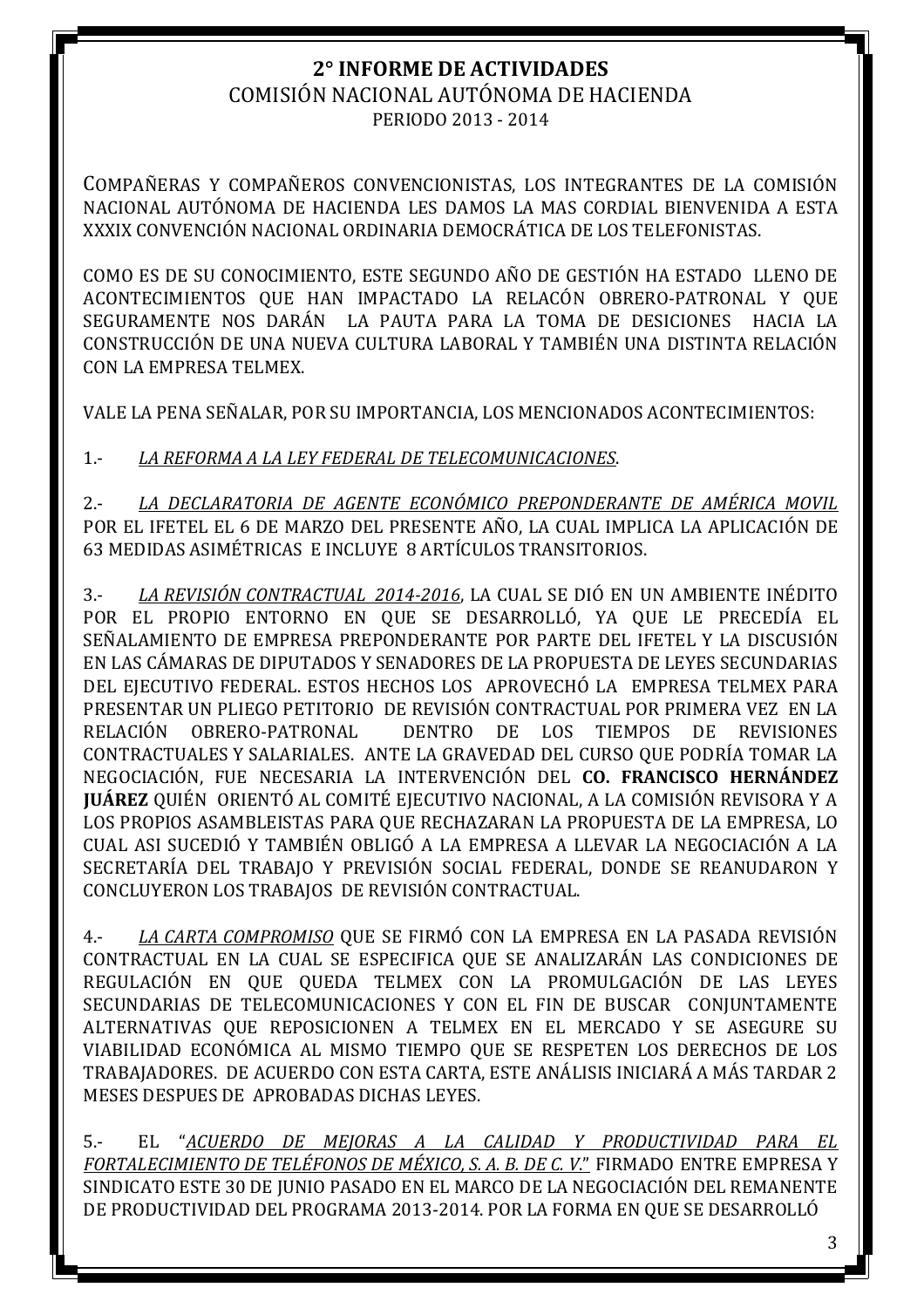ESTA NEGOCIACIÓN, NOS DEJÓ VARIAS ENSEÑANZAS. UNA DE ELLAS ES QUE LA EMPRESA TELMEX DE AQUÍ EN ADELANTE PONDRÁ PARÁMETROS MÁS COMPLICADOS PARA EL PAGO DE ESTE REMANENTE ARGUMENTANDO LA PÉRDIDA DE RECURSOS ECONÓMICOS POR LA PREPONDERANCIA, POR LO QUE SERÁ FUNDAMENTAL HACER NUESTRO MEJOR ESFUERZO CADA MES PARA OBTENER LOS MEJORES RESULTADOS, Y EN CONSECUENCIA UN MAYOR PORCENTAJE DE ASIGNACIÓN DE BOLSA MENSUAL POR INDICADOR Y QUE LOS GRUPOS DE ANALISIS SE INVOLUCREN LO NECESARIO PARA QUE LAS MINUTAS DE SUS REUNIONES CONTENGAN LOS ELEMENTOS QUE SIRVAN PARA ARGUMENTAR A LA COMISIÓN NEGOCIADORA DEL REMANENTE ANUAL . POR OTRO LADO ESTA NEGOCIACIÓN TAMBIEN NOS ABRIÓ LOS OJOS PARA DARNOS CUENTA DEL NIVEL DE PARTICIPACIÓN DE TERCEROS Y FILIALES EN NUESTRA MATERIA DE TRABAJO, LOS CUALES OPERAN EN NO POCAS LOCALIDADES SIN EL MINIMO DE CONTROL EN CUANTO A NÚMERO DE TRABAJADORES Y TRABAJOS QUE SE LES ASIGNAN. POR ÚLTIMO, EN CUANTO A ESTE ACUERDO, ESTAMOS CONVENCIDOS QUE LA FIRMA DEL MISMO VENDRÁ A FORTALECER LA TOMA DE DESICIONES Y ACUERDOS EN METRO Y FORANEAS PARA ATENDER EL SERVICIO EN TERMINOS DE CALIDAD Y TIEMPO.

6.- *LA PROMULGACIÓN DE LAS LEYES SECUNDARIAS DE LA LEY FEDERAL DE TELECOMUNICACIONES* QUE ENTRARON EN VIGOR A PARTIR DEL PASADO 13 DE AGOSTO Y QUE LE DAN A TELMEX LA OPORTUNIDAD DE SALIR DE LA PROPONDERANCIA A TRAVÉS DEL ARTÍCULO 276 Y EL TRANSITORIO 12 VIA DESINCORPORACIÓN DE ACTIVOS.

7.- *EL ANUNCIO DE DESINCORPORACIÓN DE ACTIVOS* HECHO POR AMÉRICA MOVIL EN EL MES DE JULIO, PRECISAMENTE EL MISMO DÍA QUE SE ESTABAN APROBANDO LAS LEYES SECUNDARIAS EN LO GENERAL Y PARTICULAR.

EL SEÑALAMENTO A TELMEX COMO AGENTE ECONÓMICO PREPONDERANTE Y EL ANUNCIO DE LA PROPIA EMPRESA DE DESINCORPORACIÓN DE ACTIVOS, HA PUESTO A TODA LA ESTRUCTURA DEL COMITÉ EJECUTIVO NACIONAL EN ESTADO DE ANALISIS DE LOS DIFERENTES ELEMENTOS QUE CONTIENEN ESTOS DOS HECHOS, LO QUE HA DERIVADO EN LA CONSTITUCIÓN DE MESAS DE DIÁLOGO CON LA EMPRESA DONDE SE ESTÁN ABORDANDO ESTOS TEMAS EMPEZANDO CON EL ANÁLISIS DE LAS MEDIDAS ASIMÉTRICAS, LO CUAL SEGURAMENTE IMPACTARÁ NUESTRA FORMA DE TRABAJAR HASTA HOY Y SEGURAMENTE NOS OBLIGARÁ A UN CAMBIO DE CULTURA LABORAL MUY NECESARIO PARA REPOSICIONAR A TELMEX COMO LA MEJOR EMPRESA DE TELECOMUNICACIONES A NIVEL LATINOAMERICA Y UNA DE LAS MEJORES A NIVEL MUNDIAL.

EL TRÁNSITO DE TELMEX POR LA PREPONDERANCIA Y LA DESINCORPORACIÓN DE ACTIVOS, REQUERIRÁ DE LA PARTICIPACIÓN DE TODOS NOSOTROS A TRAVÉS DE DESARROLLAR NUESTRAS ACTIVIDADES CON EFICIENCIA, DISPOSICIÓN, ACTITUD, CALIDAD DEL SERVICIO Y UN MAYOR TIEMPO EFECTIVO DENTRO DE NUESTRA JORNADA DE TRABAJO QUE TAMBIÉN SON FUNDAMENTALES PARA RETENER Y CONSERVAR LA PREFERENCIA DE NUESTROS CLIENTES Y QUE NOS PERMITIRÍA LLEGAR MEJOR PREPARADOS ANTE UN NUEVO ESCENARIO, QUE ES EL QUE DEBE BUSCAR TELMEX CON SU DESINCORPORACIÓN DE ACTIVOS: LA OBTENCIÓN DEL TÍTULO DE CONSECIÓN ÚNICA QUE NOS PERMITIRÁ ENTRAR EN TERRENOS DE COMPETENCIA EFECTIVA A TRAVÉS DEL MULTIPLE PLAY. ES POR LO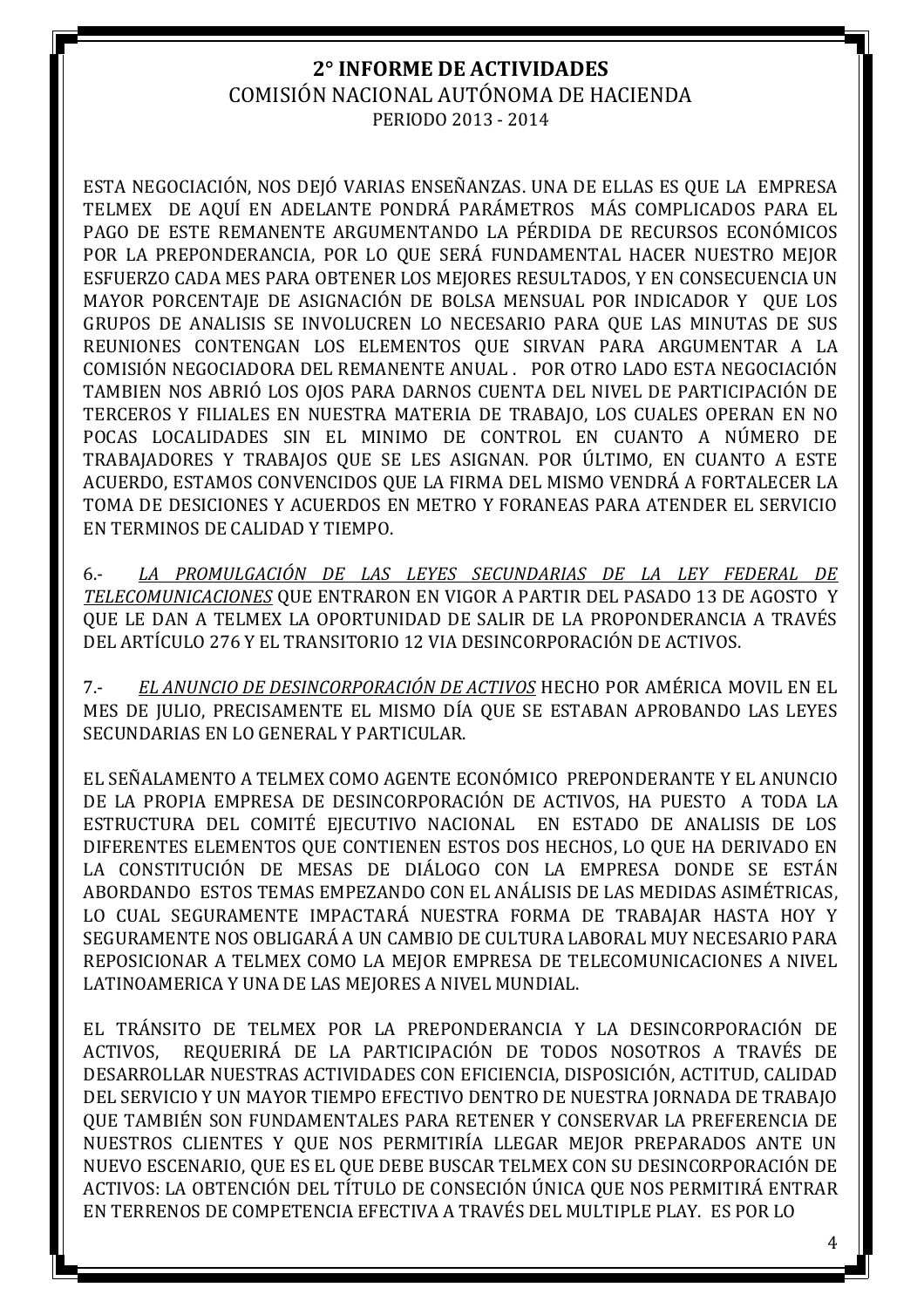ANTERIOR, QUE EL COMITÉ EJECUTIVO NACIONAL A INSISTIDO DE MANERA ATINADA QUE LA MEJOR ESTRATEGIA PARA SALIR ADELANTE ES PERMANECIENDO EN EL PUESTO DE TRABAJO PARA DEFENDER Y CONSERVAR LO QUE TANTO ESFUERZO Y PRECISAMENTE TRABAJO LE COSTO A QUIENES NOS HAN PRECESIDO.

COMPAÑERAS Y COMPAÑEROS TELEFONISTAS, ESTA COMISIÓN NACIONAL AUTÓNOMA DE HACIENDA HACE UN VEHEMENTE LLAMADO A TODOS USTEDES PARA INVITARLOS A QUE SE MANTENGAN EN SU PUESTO DE TRABAJO A TRAVÉS DEL PROGRAMA DE PERMANENCIA VOLUNTARIA Y CIRCULO ORGULLO, NO NOS CONFUNDAMOS EN ESTE TIEMPO DE DEFINICIONES, SÓLO EL QUE SE QUEDA EN SU PUESTO DE TRABAJO ESTA SEGURO Y SOLO QUEDANDONOS PODREMOS APOYAR AL **CO. FRANCISCO HERNÁNDEZ JUÁREZ** EN ESTE RETO AL QUE SE HA COMPROMETIDO EL CUAL DEBERA DE ENFRENTARSE MANO CON MANO POR TODOS NOSOTROS.

DISTINGUIDOS ASAMBLEISTAS, CON EL MAYOR DE NUESTROS COMPROMISOS, PROCEDEMOS A PRESENTAR Y PONER A SU CONSIDERACIÓN NUESTRO SEGUNDO INFORME DE LABORES QUE CORRESPONDE AL PERIODO 2013-2014.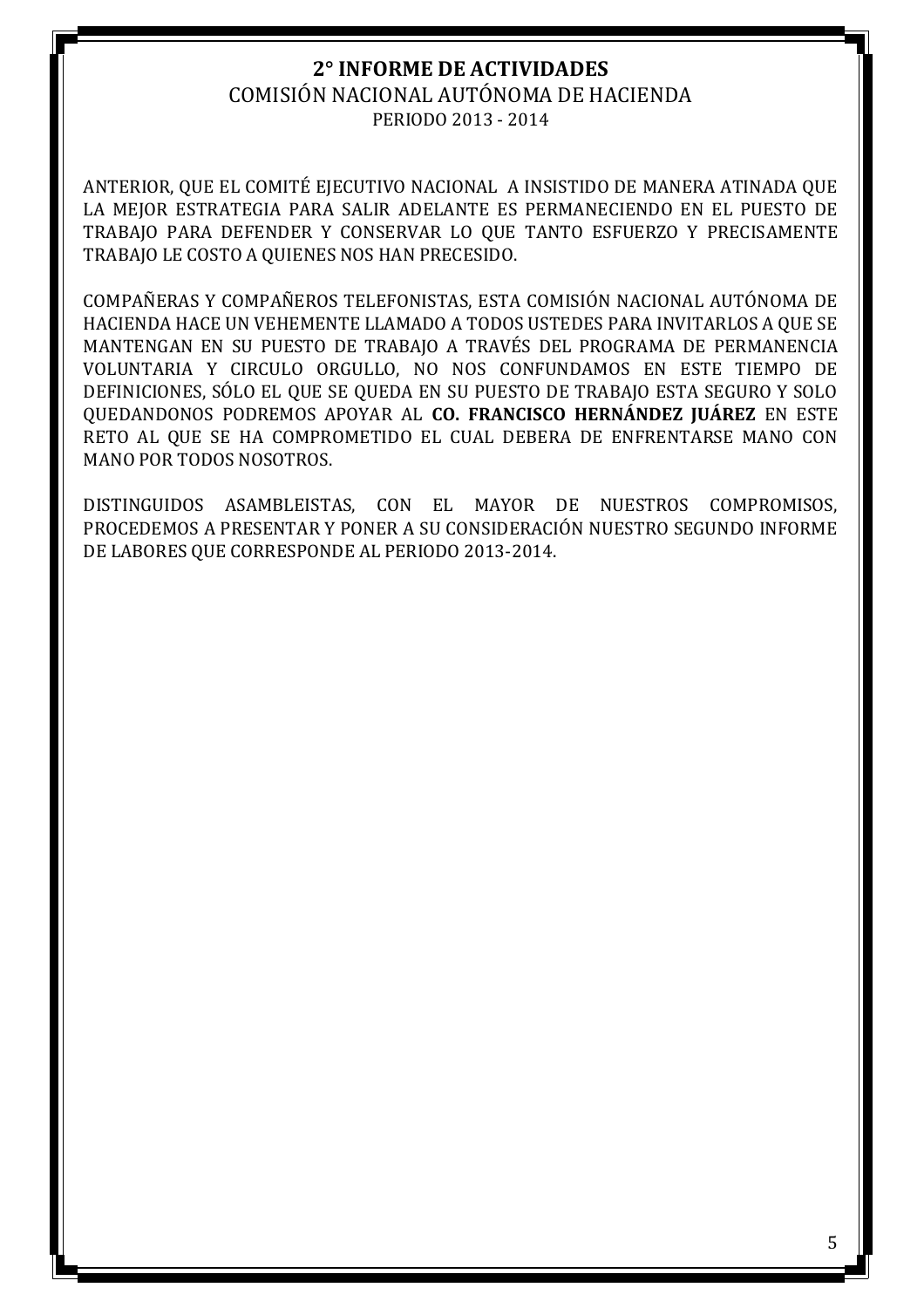## **2° INFORME DE ACTIVIDADES** COMISIÓN NACIONAL AUTÓNOMA DE HACIENDA

PERIODO 2013 - 2014

EN BASE A LA OBLIGACION ESTATUTARIA, NOS PERMITIMOS PRESENTARLES NUESTRO 2º INFORME DE ACTIVIDADES REALIZADAS EN EL PERIODO 2013-2014, RATIFICANDO ANTE ESTA HONORABLE CONVENCION NUESTRO COMPROMISO EN LAS FUNCIONES QUE NOS HAN SIDO ASIGNADAS.

DESDE EL PRIMER DIA EN ESTA COMISION, NUESTRA RESPONSABILIDAD HA SIDO LA TRANSPARENCIA DE LOS RECURSOS ECONOMICOS DE NUESTRA ORGANIZACIÓN, RESPETANDO EL PRESUPUESTO ASIGNADO PARA EL CUBRIMIENTO DE LOS GASTOS ORIGINADOS POR DIFERENTES CONCEPTOS COMOS SON: GASTOS GENERALES, REMESAS, CLAUSULA 178, EDIFICIOS, HONORARIOS, EVENTOS SINDICALES Y DEPORTIVOS, SOCIALES Y POLITICOS, ETC.

DERIVADO DE LA DEDICACION Y COMPROMISO DE TODO EL EQUIPO DE TRABAJO DE LOS INTEGRANTES DE ESTA COMISION HEMOS OBTENIDO LOS RESULTADOS ESPERADOS. LAS ACTIVIDADES HAN SIDO MUY INTENSAS POR LA DIVERSIDAD DE SITUACIONES PRESENTADAS DURANTE ESTE PERIODO, SE HAN REALIZADO UN GRAN NUMERO DE AUTORIZACIONES, TODAS BAJO EL ANALISIS CORRESPONDIENTE PARA SU APROBACION. TRABAJANDO EN TODO MOMENTO EN ACUERDO CON LA COMISION DE FINANZAS, DONDE DISCUTIMOS, ANALIZAMOS Y BUSCAMOS COINCIDENCIAS PARA LA TOMA DE DECISIONES.

LOS INTEGRANTES DE LA COMISION NACIONAL AUTONOMA DE HACIENDA EXHORTAMOS AL ANALISIS Y DISCUSION DE NUESTRO 2º INFORME DE ACTIVIDADES, CON FIN DE ENCONTRAR JUNTOS LAS MEJORAS Y ACCIONES QUE GARANTICEN LA ESTABILIDAD ECONOMICA DE NUESTRA ORGANIZACIÓN.

AGRADECEMOS EL APOYO RECIBIDO DURANTE ESTE PERIODO Y DAMOS NUESTRO MAS SINCERO RECONOCIMIENTO A TODOS USTEDES COMPAÑEROS DE SECCIONES FORANEAS Y DE SECCION MATRIZ.

> **FRATERNALMENTE "UNIDAD, DEMOCRACIA Y LUCHA SOCIAL" MEXICO, D. F. SEPTIEMBRE 2014.**

**JOSE RAMON QUINTERO TERRONES PRESIDENTE C. N. A. H.**

**IGNACIO AVALOS MEZA EMILIO ESCOBAR PERALTA SECRETARIO C. N. A. H. SECRETARIO C. N. A. H.**

**GUSTAVO ARANDA VENTURA RAFAEL TORRES ORTIZ SECRETARIO C. N. A. H. SECRETARIO C. N. A. H**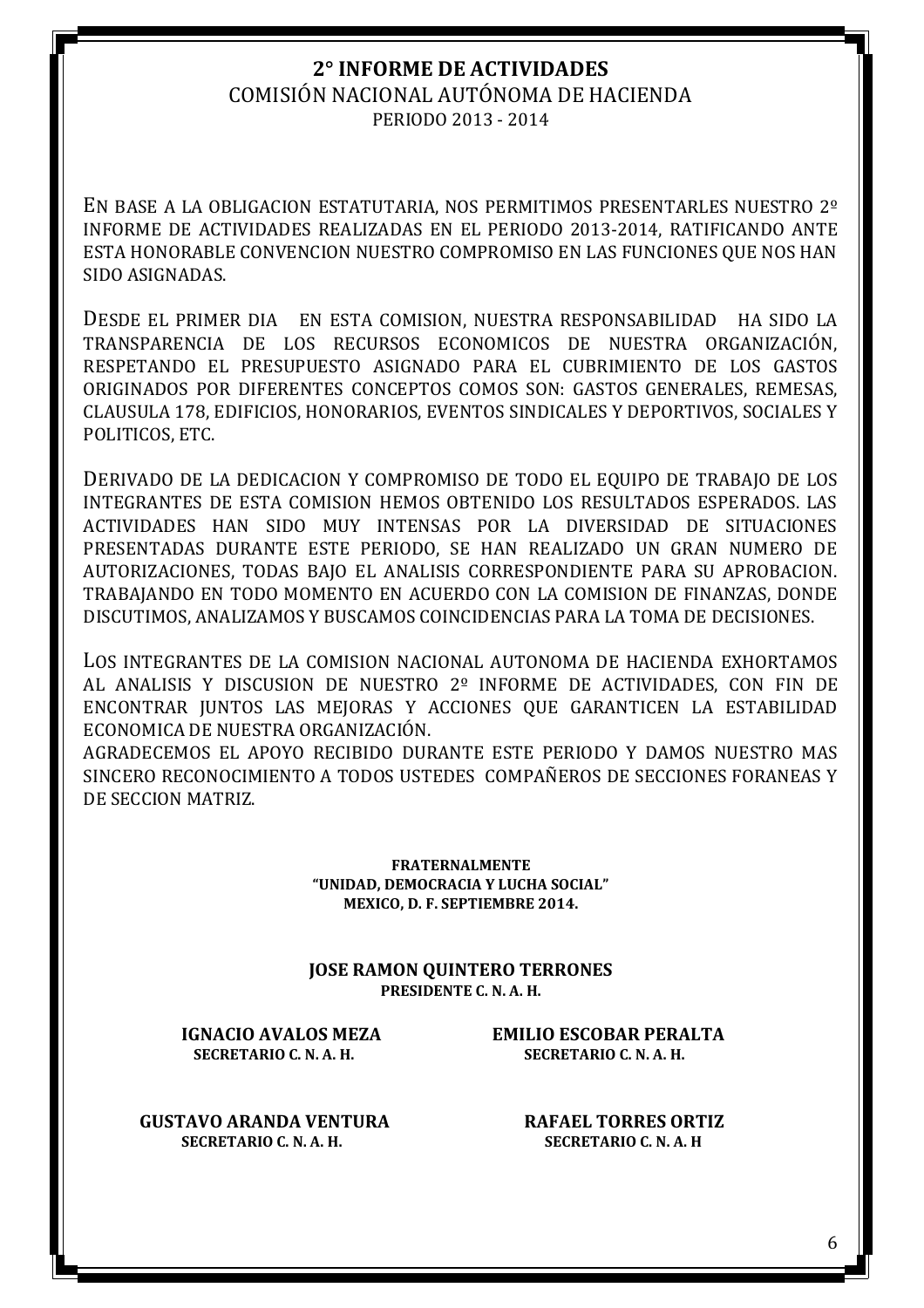## COMISIÓN NACIONAL AUTÓNOMA DE HACIENDA PERIODO 2013 – 2014 LISTADO DE REMESAS CIERRE ANUAL JULIO/2014

## **LISTADO DE REMESAS CIERRE ANUAL JULIO/2014**



## *Sindicato de Telefonistas de la República Mexicana*

#### **REMESAS DE** 7 **DE** 2014

|              | Secc. Nombre             | Remesa 70%               | Varios     | Juquetes     | Mobiliario | 1o. Agosto   | Edificio     | Anticipo    | Adelanto | Teléfono | Playeras    | Apoyos | Remesa         |
|--------------|--------------------------|--------------------------|------------|--------------|------------|--------------|--------------|-------------|----------|----------|-------------|--------|----------------|
| $\mathbf{1}$ | MONTERREY, NL            | \$502,822.95             | \$0.00     | \$15,905.81  | \$0.00     | \$0.00       | \$125,705.73 | \$0.00      | \$0.00   | \$0.00   | \$0.00      | \$0.00 | \$361,211.41   |
| 2            | GUADALAJARA, JAL         | \$496,179.79             | \$0.00     | \$36,300.00  | \$0.00     | \$120,000.00 | \$124,044.94 | \$10,298.00 | \$0.00   | \$0.00   | \$0.00      | \$0.00 | \$205,536.85   |
| $\sqrt{3}$   | PUEBLA, PUE              | \$260,374.21             | \$0.00     | \$20,118.10  | \$0.00     | \$60,000.00  | \$65,093.55  | \$0.00      | \$0.00   | \$0.00   | \$0.00      | \$0.00 | \$115,162.56   |
| 4            | SAN LUIS POTOSI, SLP     | \$81,260.18              | \$0.00     | \$4,439.20   | \$0.00     | \$0.00       | \$0.00       | \$0.00      | \$0.00   | \$0.00   | \$4,552.88  | \$0.00 | \$72,268.10    |
| 5            | VERACRUZ, VER            | \$122,726.89             | \$0.00     | \$1,130.65   | \$0.00     | \$0.00       | \$0.00       | \$0.00      | \$0.00   | \$0.00   | \$0.00      | \$0.00 | \$121,596.24   |
| 6            | TORREON, COAH            | \$105,598.81             | \$0.00     | \$4,662.15   | \$0.00     | \$0.00       | \$26,399.70  | \$0.00      | \$0.00   | \$0.00   | \$4,823.28  | \$0.00 | \$69,713.68    |
| 7            | CHIHUAHUA, CHIH          | \$188,687.37             | \$0.00     | \$0.00       | \$0.00     | \$0.00       | \$47,171.84  | \$0.00      | \$0.00   | \$0.00   | \$0.00      | \$0.00 | \$141,515.53   |
| 8            | ORIZABA, VER             | \$17,422.52              | \$0.00     | \$985.88     | \$1,500.00 | \$0.00       | \$4,355.63   | \$0.00      | \$0.00   | \$0.00   | \$0.00      | \$0.00 | \$10,581.01    |
| 9            | PACHUCA, HGO             | \$49,108.46              | \$0.00     | \$3,847.84   | \$0.00     | \$0.00       | \$0.00       | \$0.00      | \$0.00   | \$0.00   | \$0.00      | \$0.00 | \$45,260.62    |
| $10\,$       | CUERNAVACA, MOR          | \$139,647.69             | \$0.00     | \$0.00       | \$0.00     | \$0.00       | \$34,911.92  | \$0.00      | \$0.00   | \$0.00   | \$0.00      | \$0.00 | \$104,735.77   |
| 11           | LEON, GTO                | \$91,671.69              | \$0.00     | \$0.00       | \$0.00     | \$0.00       | \$22,917.92  | \$0.00      | \$0.00   | \$0.00   | \$5,359.20  | \$0.00 | \$63,394.57    |
| 12           | CELAYA, GTO              | \$104,400.84             | \$0.00     | \$8,004.93   | \$0.00     | \$16,000.00  | \$0.00       | \$0.00      | \$0.00   | \$0.00   | \$10,175.00 | \$0.00 | \$70,220.91    |
| 13           | SALTILLO, COAH           | \$71,174.40              | \$0.00     | \$2,975.17   | \$0.00     | \$0.00       | \$0.00       | \$0.00      | \$0.00   | \$0.00   | \$0.00      | \$0.00 | \$68,199.23    |
| 14           | $\texttt{CORDOBA}_r$ VER | \$49,205.45              | \$0.00     | \$1,757.28   | \$0.00     | \$0.00       | \$12,301.36  | \$0.00      | \$0.00   | \$0.00   | \$2,448.18  | \$0.00 | \$32,698.63    |
| 15           | HERMOSILIO, SON          | \$180,351.88             | \$0.00     | \$5,725.06   | \$0.00     | \$0.00       | \$45,087.97  | \$0.00      | \$0.00   | \$0.00   | \$0.00      | \$0.00 | \$129,538.85   |
| 16           | NUEVO LAREDO, TAMPS      | \$47,244.85              | \$0.00     | \$0.00       | \$0.00     | \$0.00       | \$0.00       | \$0.00      | \$0.00   | \$0.00   | \$0.00      | \$0.00 | \$47,244.85    |
| 17           | JALAPA, VER              | \$64,224.70              | \$0.00     | \$1,274.96   | \$0.00     | \$0.00       | \$16,056.75  | \$6,000.00  | \$0.00   | \$0.00   | \$0.00      | \$0.00 | \$40,892.99    |
| 18           | TAMPICO, TAMPS           | \$127,260.23             | \$4,440.50 | \$4,636.90   | \$0.00     | \$0.00       | \$0.00       | \$0.00      | \$0.00   | \$0.00   | \$0.00      | \$0.00 | \$118,182.83   |
| 19           | TOLUCA, MEX              | \$103,398.68             | \$0.00     | \$13,398.35  | \$0.00     | \$0.00       | \$0.00       | \$0.00      | \$0.00   | \$0.00   | \$0.00      | \$0.00 | \$90,000.33    |
| 20           | IRAPUATO, GTO            | \$42,772.62              | \$0.00     | \$0.00       | \$0.00     | \$12,000.00  | \$0.00       | \$0.00      | \$0.00   | \$0.00   | \$0.00      | \$0.00 | \$30,772.62    |
| 21           | ACAPULCO, GRO            | \$154,047.86             | \$0.00     | \$7,328.07   | \$0.00     | \$0.00       | \$38,511.96  | \$0.00      | \$0.00   | \$0.00   | \$8,526.00  | \$0.00 | \$99,681.83    |
| 22           | MORELIA, MICH            | \$82,476.52              | \$0.00     | \$0.00       | \$0.00     | \$0.00       | \$20,619.30  | \$0.00      | \$0.00   | \$0.00   | \$0.00      | \$0.00 | \$61,857.22    |
| 23           | CD JUAREZ, CHIH          | \$129,813.72             | \$0.00     | \$0.00       | \$0.00     | \$0.00       | \$32,453.43  | \$0.00      | \$0.00   | \$0.00   | \$0.00      | \$0.00 | \$97,360.29    |
| 24           | QUERETARO, QRO           | \$191,060.91             | \$0.00     | \$0.00       | \$0.00     | \$0.00       | \$47,765.22  | \$0.00      | \$0.00   | \$0.00   | \$0.00      | \$0.00 | \$143,295.69   |
| 25           | NOGALES, SON             | \$34,825.25              | \$0.00     | \$0.00       | \$0.00     | \$0.00       | \$8,706.31   | \$0.00      | \$0.00   | \$0.00   | \$0.00      | \$0.00 | \$26,118.94    |
| 26           | CD OBREGON, SON          | \$59,134.15              | \$0.00     | \$1,910.87   | \$0.00     | \$0.00       | \$0.00       | \$0.00      | \$0.00   | \$0.00   | \$950.00    | \$0.00 | \$56,273.28    |
| 27           | COATZACOALCOS, VER       | \$74,763.81              | \$0.00     | \$3,069.24   | \$0.00     | \$0.00       | \$18,690.95  | \$0.00      | \$0.00   | \$0.00   | \$4,384.80  | \$0.00 | \$48,618.82    |
| 28           | AGUASCALIENTES, AGS      | \$83,322.15              | \$0.00     | \$4,984.98   | \$0.00     | \$0.00       | \$20,803.53  | \$0.00      | \$0.00   | \$0.00   | \$0.00      | \$0.00 | \$57,533.64    |
| 29           | MERIDA, YUC              | \$205,633.79             | \$0.00     | \$6,383.13   | \$0.00     | \$0.00       | \$51,408.44  | \$1,000.00  | \$0.00   | \$0.00   | \$0.00      | \$0.00 | \$146,842.22   |
| 30           | CULIACAN, SIN            | \$100,402.66             | \$0.00     | \$4,611.81   | \$0.00     | \$13,000.00  | \$0.00       | \$0.00      | \$0.00   | \$0.00   | \$3,593.10  | \$0.00 | \$79,197.75    |
| 31           | DURANGO, DGO             | \$65,721.45              | \$0.00     | \$4,475.86   | \$0.00     | \$0.00       | \$16,430.36  | \$0.00      | \$0.00   | \$0.00   | \$0.00      | \$0.00 | \$44,815.23    |
| 32           | NAVOJOA, SON             | \$18,291.34              | \$0.00     | \$564.34     | \$0.00     | \$0.00       | \$4,572.83   | \$0.00      | \$0.00   | \$0.00   | \$730.80    | \$0.00 | \$12,423.37    |
| 33           | MAZATLAN, SIN            | \$76,749.87              | \$0.00     | \$2,332.76   | \$0.00     | \$0.00       | \$19,187.96  | \$0.00      | \$0.00   | \$0.00   | \$0.00      | \$0.00 | \$55,229.15    |
| 34           | GUAYMAS, SON             | \$20,074.51              | \$0.00     | \$0.00       | \$0.00     | \$0.00       | \$0.00       | \$0.00      | \$0.00   | \$0.00   | \$0.00      | \$0.00 | \$20,074.51    |
| 35           | MATAMOROS, TAMPS         | \$66,420.70              | \$0.00     | \$0.00       | \$0.00     | \$0.00       | \$0.00       | \$0.00      | \$0.00   | \$0.00   | \$0.00      | \$0.00 | \$66,420.70    |
| 36           | CD GUZMAN, JAL           | \$25,934.63              | \$0.00     | \$0.00       | \$0.00     | \$0.00       | \$0.00       | \$0.00      | \$0.00   | \$0.00   | \$0.00      | \$0.00 | \$25,934.63    |
|              |                          | SUBTOTAL: \$4,234,207.53 | \$4,440.50 | \$160,823.34 | \$1,500.00 | \$221,000.00 | \$803,197.60 | \$17,298.00 | \$0.00   | \$0.00   | \$45,543.24 | \$0.00 | \$2,980,404.85 |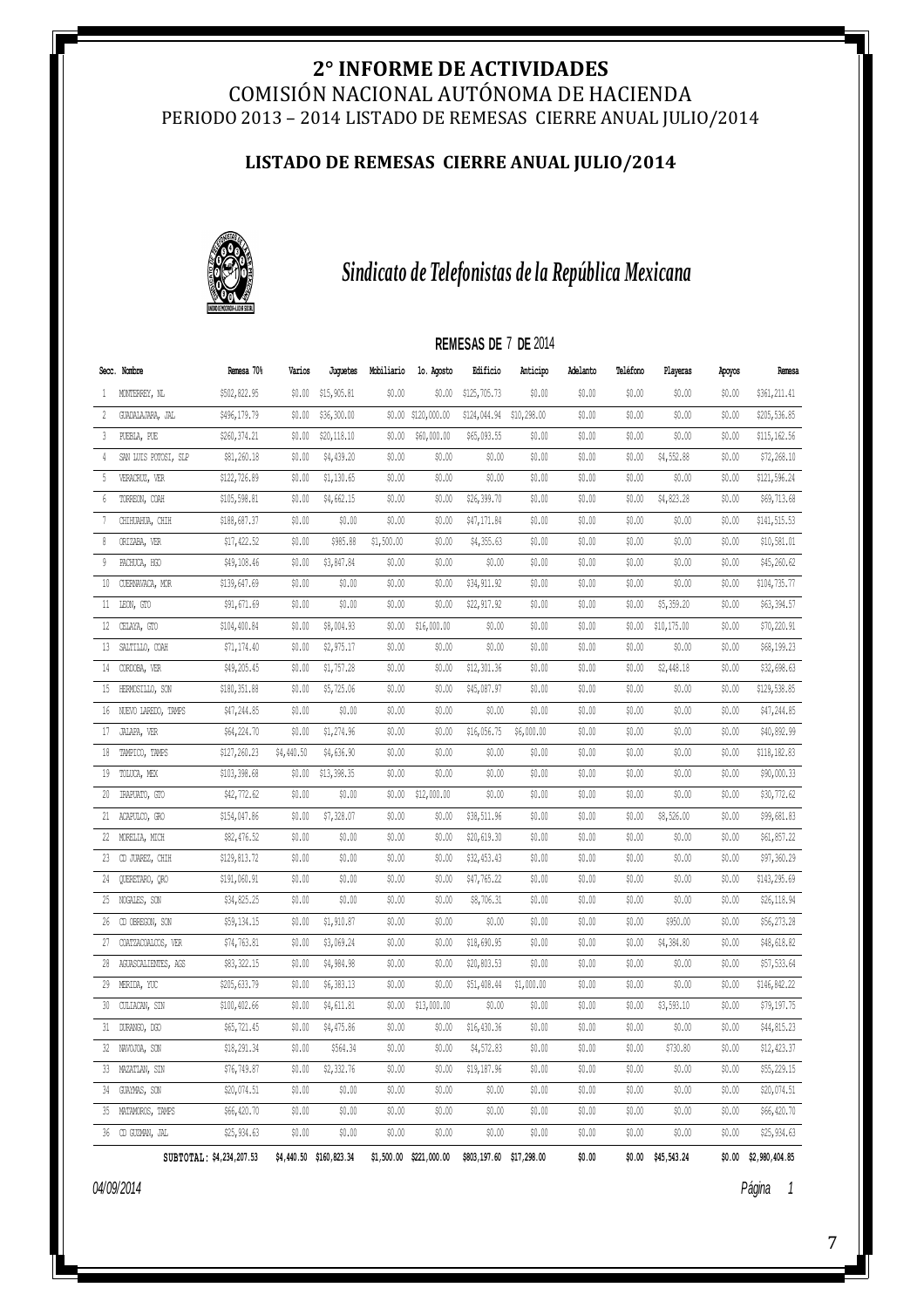### **LISTADO DE REMESAS CIERRE ANUAL JULIO/2014**



## *Sindicato de Telefonistas de la República Mexicana*

#### **REMESAS DE** 7 **DE** 2014

|    | Secc. Nombre           | Remesa 70%   | Varios      | Juquetes    | Mobiliario | lo. Agosto  | Edificio                 | Anticipo   | Adelanto | Teléfono | Playeras   | Apoyos | Remesa       |
|----|------------------------|--------------|-------------|-------------|------------|-------------|--------------------------|------------|----------|----------|------------|--------|--------------|
| 37 | CD VICTORIA, TAMPS     | \$37,967.63  | \$800.60    | \$2,103.20  | \$0.00     | \$0.00      | \$0.00                   | \$0.00     | \$0.00   | \$0.00   | \$2,070.60 | \$0.00 | \$32,993.23  |
| 38 | PIEDRAS NEGRAS, COAH   | \$28,355.87  | \$0.00      | \$807.94    | \$0.00     | \$0.00      | \$0.00                   | \$0.00     | \$0.00   | \$0.00   | \$0.00     | \$0.00 | \$27,547.93  |
| 39 | TEZIUTLAN, PUE         | \$14,729.29  | \$0.00      | \$0.00      | \$0.00     | \$0.00      | \$3,682.32               | \$0.00     | \$0.00   | \$0.00   | \$0.00     | \$0.00 | \$11,046.97  |
| 40 | COLIMA, COL            | \$56,080.03  | \$5,041.00  | \$0.00      | \$0.00     | \$0.00      | \$14,020.00              | \$0.00     | \$0.00   | \$0.00   | \$0.00     | \$0.00 | \$37,019.03  |
| 41 | TEHUACAN, PUE          | \$25,415.76  | \$0.00      | \$759.80    | \$0.00     | \$0.00      | \$6,353.94               | \$0.00     | \$0.00   | \$0.00   | \$1,291.08 | \$0.00 | \$17,010.94  |
| 42 | GUANAJUATO, GTO        | \$12,299.99  | \$3,178.00  | \$0.00      | \$0.00     | \$0.00      | \$3,074.99               | \$0.00     | \$0.00   | \$0.00   | \$0.00     | \$0.00 | \$6,047.00   |
| 43 | LINARES, N.L.          | \$7,855.51   | \$0.00      | \$0.00      | \$0.00     | \$0.00      | \$0.00                   | \$0.00     | \$0.00   | \$0.00   | \$306.94   | \$0.00 | \$7,548.57   |
| 44 | IGUALA, GRO            | \$29,935.90  | \$0.00      | \$0.00      | \$0.00     | \$0.00      | \$7,483.97               | \$5,444.75 | \$0.00   | \$0.00   | \$0.00     | \$0.00 | \$17,007.18  |
| 45 | REYNOSA, TAMPS         | \$51,715.66  | \$0.00      | \$0.00      | \$0.00     | \$0.00      | \$0.00                   | \$0.00     | \$0.00   | \$0.00   | \$0.00     | \$0.00 | \$51,715.66  |
| 46 | ZACATECAS, ZAC         | \$37,783.34  | \$0.00      | \$2,391.22  | \$0.00     | \$0.00      | \$0.00                   | \$0.00     | \$0.00   | \$0.00   | \$0.00     | \$0.00 | \$35,392.12  |
| 47 | ZAMORA, MICH           | \$30,644.27  | \$0.00      | \$230.03    | \$0.00     | \$10,000.00 | \$0.00                   | \$0.00     | \$0.00   | \$0.00   | \$0.00     | \$0.00 | \$20,414.24  |
| 48 | ACAMBARO, GTO          | \$8,962.78   | \$0.00      | \$0.00      | \$0.00     | \$0.00      | \$2,240.69               | \$0.00     | \$0.00   | \$0.00   | \$299.63   | \$0.00 | \$6,422.46   |
| 49 | APIZACO, TLAX          | \$8,371.56   | \$1,334.00  | \$0.00      | \$0.00     | \$0.00      | \$2,092.89               | \$0.00     | \$0.00   | \$0.00   | \$694.26   | \$0.00 | \$4,250.41   |
| 50 | PARRAL, CHIH           | \$18,019.28  | \$0.00      | \$773.95    | \$0.00     | \$0.00      | \$0.00                   | \$0.00     | \$0.00   | \$0.00   | \$0.00     | \$0.00 | \$17,245.33  |
| 51 | TEPIC, NAY             | \$56,895.77  | \$0.00      | \$0.00      | \$0.00     | \$0.00      | \$14,223.94              | \$8.00     | \$0.00   | \$0.00   | \$0.00     | \$0.00 | \$42,663.83  |
| 52 | SAN JUAN DEL RIO, ORO  | \$17,272.87  | \$0.00      | \$1,051.00  | \$0.00     | \$0.00      | \$0.00                   | \$0.00     | \$0.00   | \$0.00   | \$0.00     | \$0.00 | \$16,221.87  |
| 53 | CD CUAUHTEMOC, CHIH    | \$18,587.30  | \$0.00      | \$2,216.30  | \$0.00     | \$0.00      | \$0.00                   | \$0.00     | \$0.00   | \$0.00   | \$0.00     | \$0.00 | \$16,371.00  |
| 54 | ZUMPANGO, MEX          | \$9,324.60   | \$0.00      | \$831.14    | \$0.00     | \$0.00      | \$0.00                   | \$0.00     | \$0.00   | \$0.00   | \$609.00   | \$0.00 | \$7,884.46   |
| 55 | TLAXCALA, TLAX         | \$20,484.99  | \$0.00      | \$697.39    | \$0.00     | \$0.00      | \$5,121.24               | \$0.00     | \$0.00   | \$0.00   | \$1,827.00 | \$0.00 | \$12,839.36  |
| 56 | CD VALLES, S.L.P.      | \$22,994.55  | \$0.00      | \$792.63    | \$0.00     | \$0.00      | \$5,748.63               | \$0.00     | \$0.00   | \$0.00   | \$0.00     | \$0.00 | \$16,453.29  |
| 57 | MANZANILLO, COL        | \$21,273.87  | \$3,978.46  | \$0.00      | \$0.00     | \$0.00      | \$0.00                   | \$6,649.31 | \$0.00   | \$0.00   | \$0.00     | \$0.00 | \$10,646.10  |
| 58 | CD ACUÑA, COAH         | \$9,308.22   | \$0.00      | \$0.00      | \$0.00     | \$0.00      | \$2,327.05               | \$0.00     | \$0.00   | \$0.00   | \$0.00     | \$0.00 | \$6,981.17   |
| 59 | MONTEMORELOS, N.L.     | \$10,517.31  | \$0.00      | \$0.00      | \$0.00     | \$0.00      | \$2,629.32               | \$0.00     | \$0.00   | \$0.00   | \$0.00     | \$0.00 | \$7,887.99   |
| 60 | SAHUAYO, MICH          | \$11,037.19  | \$0.00      | \$699.02    | \$0.00     | \$0.00      | \$0.00                   | \$0.00     | \$0.00   | \$0.00   | \$0.00     | \$0.00 | \$10,338.17  |
| 61 | JUCHITAN, OAX          | \$22,355.25  | \$0.00      | \$423.63    | \$0.00     | \$0.00      | \$5,588.81               | \$0.00     | \$0.00   | \$0.00   | \$0.00     | \$0.00 | \$16,342.81  |
| 62 | AUTLAN, JAL            | \$17,004.57  | \$0.00      | \$0.00      | \$0.00     | \$0.00      | \$4,251.14               | \$0.00     | \$0.00   | \$0.00   | \$0.00     | \$0.00 | \$12,753.43  |
| 63 | CUAUTLA, MOR           | \$35,850.97  | \$0.00      | \$1,996.94  | \$0.00     | \$0.00      | \$8,962.74               | \$0.00     | \$0.00   | \$0.00   | \$0.00     | \$0.00 | \$24,891.29  |
| 64 | CD MANTE, TAMPS        | \$9,802.60   | \$0.00      | \$1,401.86  | \$0.00     | \$0.00      | \$2,448.50               | \$0.00     | \$0.00   | \$0.00   | \$0.00     | \$0.00 | \$5,952.24   |
| 65 | TULA , HGO             | \$22,633.73  | \$0.00      | \$813.74    | \$0.00     | \$0.00      | \$5,658.43               | \$0.00     | \$0.00   | \$0.00   | \$0.00     | \$0.00 | \$16, 161.56 |
| 66 | SAN ANDRES TUXTLA, VER | \$11,532.46  | \$0.00      | \$0.00      | \$0.00     | \$0.00      | \$2,883.11               | \$0.00     | \$0.00   | \$0.00   | \$950.04   | \$0.00 | \$7,699.31   |
|    | 67 TUXPAN, VER         | \$11,594.10  | \$0.00      | \$0.00      | \$0.00     | \$0.00      | \$2,898.52               | \$0.00     | \$0.00   | \$0.00   | \$0.00     | \$0.00 | \$8,695.58   |
|    | 68 TEPATITLAN, JAL     | \$20,010.38  | \$0.00      | \$0.00      | \$0.00     | \$0.00      | \$0.00                   | \$0.00     | \$0.00   | \$0.00   | \$0.00     | \$0.00 | \$20,010.38  |
|    | 69 CHILPANCINGO, GRO   | \$29,128.55  | \$0.00      | \$0.00      | \$0.00     | \$0.00      | \$0.00                   | \$0.00     | \$0.00   | \$0.00   | \$0.00     | \$0.00 | \$29,128.55  |
|    | 70 TULANCINGO, HGO     | \$20,825.94  | \$0.00      | \$698.09    | \$0.00     | \$0.00      | \$5,208.33               | \$0.00     | \$0.00   | \$0.00   | \$0.00     | \$0.00 | \$14,919.52  |
|    | 71 LOS MOCHIS, SIN     | \$42,930.52  | \$0.00      | \$0.00      | \$0.00     | \$0.00      | \$0.00                   | \$0.00     | \$0.00   | \$0.00   | \$1,827.00 | \$0.00 | \$41,103.52  |
|    | 72 CANANEA, SON        | \$7,647.21   | \$0.00      | \$0.00      | \$0.00     | \$0.00      | \$0.00                   | \$0.00     | \$0.00   | \$0.00   | \$0.00     | \$0.00 | \$7,647.21   |
|    | SUBTOTAL:              | \$817,149.82 | \$14,332.06 | \$18,687.88 | \$0.00     | \$10,000.00 | \$106,898.56 \$12,102.06 |            | \$0.00   | \$0.00   | \$9,875.55 | \$0.00 | \$645,253.71 |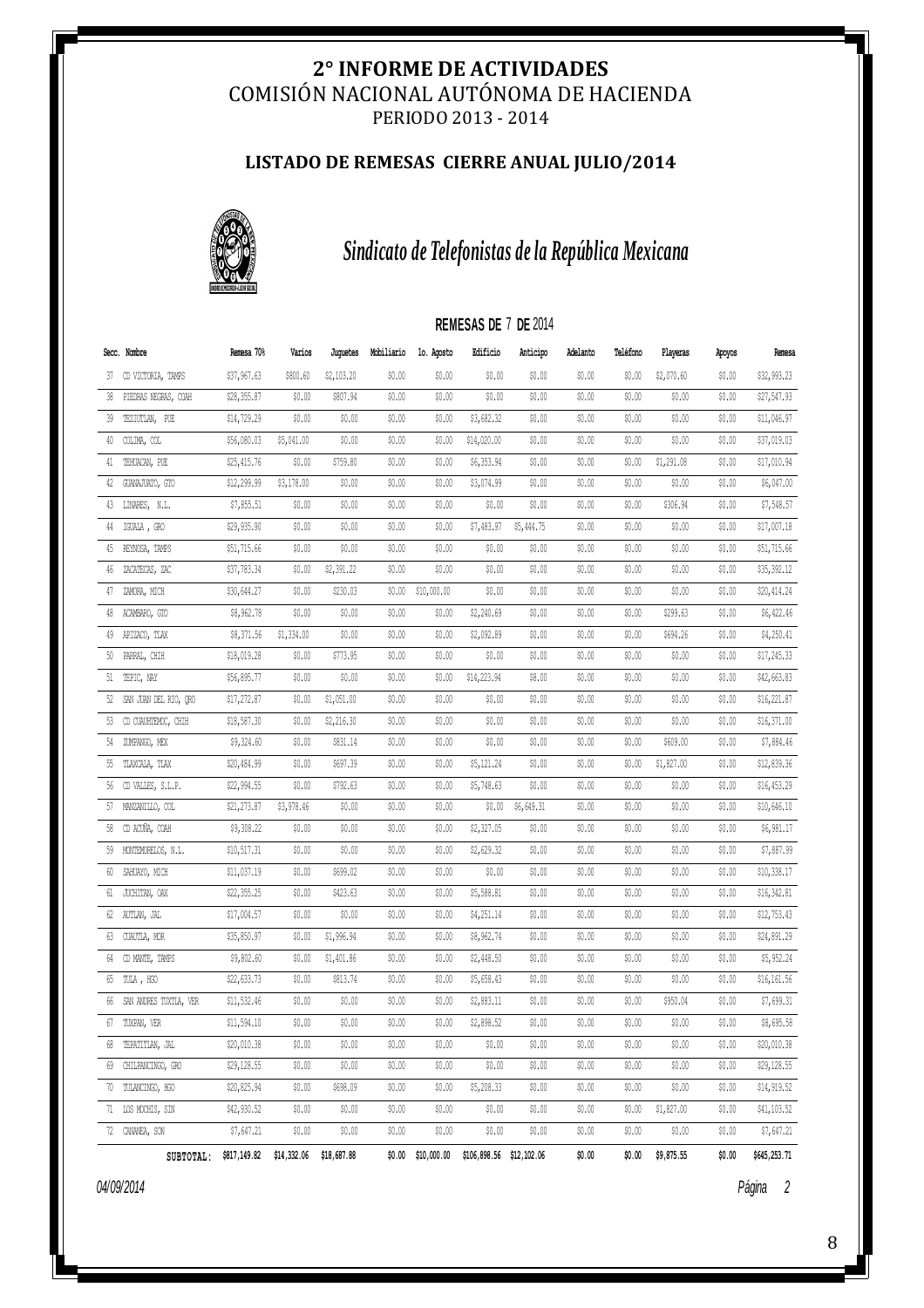## **LISTADO DE REMESAS CIERRE ANUAL JULIO/2014**



## *Sindicato de Telefonistas de la República Mexicana*

#### **REMESAS DE** 7 **DE** 2014

|    | Secc. Nombre                  | Remesa 70%   | Varios     | Juquetes    | Mobiliario | 1o. Agosto | Edificio     | Anticipo | Adelanto | Teléfono | Playeras             | Apoyos | Remesa       |
|----|-------------------------------|--------------|------------|-------------|------------|------------|--------------|----------|----------|----------|----------------------|--------|--------------|
|    | 73 CD DELICIAS, CHIH          | \$16,568.02  | \$0.00     | \$970.22    | \$0.00     | \$0.00     | \$0.00       | \$0.00   | \$0.00   | \$0.00   | \$0.00               | \$0.00 | \$15,597.80  |
| 74 | TUXTLA GUTIERREZ, CHIS        | \$70,686.02  | \$0.00     | \$0.00      | \$0.00     | \$0.00     | \$17,671.50  | \$0.00   | \$0.00   | \$0.00   | \$0.00               | \$0.00 | \$53,014.52  |
|    | 75 OAXACA, OAX                | \$75,997.45  | \$0.00     | \$4,090.62  | \$0.00     | \$0.00     | \$18,999.36  | \$0.00   | \$0.00   | \$0.00   | \$0.00               | \$0.00 | \$52,907.47  |
|    | 76 LOS REYES, MICH            | \$7,114.81   | \$0.00     | \$0.00      | \$0.00     | \$0.00     | \$0.00       | \$0.00   | \$0.00   | \$0.00   | \$0.00               | \$0.00 | \$7,114.81   |
|    | 77 TAPACHULA, CHIS            | \$28,256.24  | \$0.00     | \$1,983.14  | \$0.00     | \$0.00     | \$0.00       | \$0.00   | \$0.00   | \$0.00   | \$1,973.16           | \$0.00 | \$24,299.94  |
|    | 78 CAMPECHE, CAMP             | \$25,742.94  | \$0.00     | \$774.88    | \$0.00     | \$0.00     | \$6,435.73   | \$0.00   | \$0.00   | \$0.00   | \$1,656.48           | \$0.00 | \$16,875.85  |
| 79 | POZA RICA, VER                | \$63,332.86  | \$0.00     | \$1,827.46  | \$0.00     | \$0.00     | \$0.00       | \$0.00   | \$0.00   | \$0.00   | \$0.00               | \$0.00 | \$61,505.40  |
|    | 80 VILLAHERMOSA, TAB          | \$84,541.16  | \$0.00     | \$5,381.12  | \$0.00     | \$0.00     | \$21,135.29  | \$0.00   | \$0.00   | \$0.00   | \$4,506.60           | \$0.00 | \$53,518.15  |
|    | 81 FRESNILLO, ZAC             | \$14,766.44  | \$0.00     | \$1,242.48  | \$0.00     | \$0.00     | \$3,691.61   | \$0.00   | \$0.00   | \$0.00   | \$803.88             | \$0.00 | \$9,028.47   |
| 82 | MIGUEL ALEMAN, TAMP           | \$11,492.81  | \$0.00     | \$310.88    | \$0.00     | \$0.00     | \$0.00       | \$0.00   | \$0.00   | \$0.00   | \$0.00               | \$0.00 | \$11,181.93  |
| 83 | URUAPAN, MICH                 | \$28,087.96  | \$0.00     | \$0.00      | \$0.00     | \$0.00     | \$0.00       | \$0.00   | \$0.00   | \$0.00   | \$0.00               | \$0.00 | \$28,087.96  |
| 84 | SABINAS, COAH                 | \$26,832.11  | \$0.00     | \$810.26    | \$0.00     | \$0.00     | \$0.00       | \$0.00   | \$0.00   | \$0.00   | \$0.00               | \$0.00 | \$26,021.85  |
|    | 85 MONCLOVA, COAH             | \$27,887.62  | \$0.00     | \$1,138.08  | \$0.00     | \$0.00     | \$0.00       | \$0.00   | \$0.00   | \$0.00   | \$0.00               | \$0.00 | \$26,749.54  |
|    | 86 NUEVA ROSITA, COAH         | \$6,603.17   | \$0.00     | \$234.78    | \$0.00     | \$0.00     | \$0.00       | \$0.00   | \$0.00   | \$0.00   | \$0.00               | \$0.00 | \$6,368.39   |
|    | 87 C.T.B.R.                   | \$47,226.22  | \$424.10   | \$0.00      | \$0.00     | \$0.00     | \$0.00       | \$0.00   | \$0.00   | \$0.00   | \$0.00               | \$0.00 | \$46,802.12  |
| 88 | CD CONSTITUCION, B.C. S.      | \$8,435.36   | \$0.00     | \$0.00      | \$0.00     | \$0.00     | \$2,108.84   | \$0.00   | \$0.00   | \$0.00   | \$0.00               | \$0.00 | \$6,326.52   |
| 89 | LA PAZ, B.C.S.                | \$39,715.60  | \$0.00     | \$0.00      | \$0.00     | \$0.00     | \$9,928.90   | \$0.00   | \$0.00   | \$0.00   | \$0.00               | \$0.00 | \$29,786.70  |
| 90 | CUAUTITLAN, MEX               | \$33,718.36  | \$0.00     | \$1,704.04  | \$0.00     | \$0.00     | \$8,429.59   | \$0.00   | \$0.00   | \$0.00   | \$2,362.92           | \$0.00 | \$21,221.81  |
| 91 | TEXCOCO, MEX                  | \$35,859.25  | \$0.00     | \$1,830.02  | \$0.00     | \$0.00     | \$0.00       | \$0.00   | \$0.00   | \$0.00   | \$1,948.80           | \$0.00 | \$32,080.43  |
| 92 | CHALCO, MEX                   | \$99,038.50  | \$0.00     | \$17,637.34 | \$0.00     | \$0.00     | \$24,759.62  | \$0.00   | \$0.00   | \$0.00   | \$7,795.20           | \$0.00 | \$48,846.34  |
| 93 | CD DEL CARMEN, CAMP           | \$12,377.47  | \$0.00     | \$0.00      | \$0.00     | \$0.00     | \$0.00       | \$0.00   | \$0.00   | \$0.00   | \$0.00               | \$0.00 | \$12,377.47  |
| 94 | CD ALLENDE, COAH              | \$7,530.38   | \$0.00     | \$104.75    | \$0.00     | \$0.00     | \$0.00       | \$0.00   | \$0.00   | \$0.00   | \$0.00               | \$0.00 | \$7,425.63   |
| 95 | COSAMALOAPAN, VER             | \$10,745.98  | \$0.00     | \$0.00      | \$0.00     | \$0.00     | \$2,686.49   | \$0.00   | \$0.00   | \$0.00   | \$328.86             | \$0.00 | \$7,730.63   |
| 96 | HUAMANTIA, TIAX               | \$7,271.86   | \$1,778.67 | \$131.43    | \$0.00     | \$0.00     | \$0.00       | \$0.00   | \$0.00   | \$0.00   | \$511.56             | \$0.00 | \$4,850.20   |
| 97 | SIN ASIGNAR                   | \$4,945.07   | \$0.00     | \$0.00      | \$0.00     | \$0.00     | \$1,236.26   | \$100.00 | \$0.00   | \$0.00   | \$0.00               | \$0.00 | \$3,608.81   |
| 98 | OCOTLAN, JAL                  | \$16,790.62  | \$0.00     | \$1,552.20  | \$0.00     | \$0.00     | \$4,197.65   | \$0.00   | \$0.00   | \$0.00   | \$0.00               | \$0.00 | \$11,040.77  |
|    | 99 MARTINEZ DE LA TORRE, VER  | \$13,100.13  | \$0.00     | \$656.21    | \$0.00     | \$0.00     | \$3,275.03   | \$0.00   | \$0.00   | \$0.00   | \$0.00               | \$0.00 | \$9,168.89   |
|    | 100 HUAJUAPAN DE LEON, OAX    | \$10,302.04  | \$0.00     | \$417.37    | \$0.00     | \$0.00     | \$2,575.51   | \$0.00   | \$0.00   | \$0.00   | \$0.00               | \$0.00 | \$7,309.16   |
|    | 101 TECPAN DE GALEANA, GRO    | \$8,418.80   | \$0.00     | \$1,184.13  | \$0.00     | \$0.00     | \$0.00       | \$0.00   | \$0.00   | \$0.00   | \$560.28             | \$0.00 | \$6,674.39   |
|    | 102 TIERRA BLANCA, VER        | \$7,956.78   | \$0.00     | \$530.47    | \$0.00     | \$0.00     | \$1,989.19   | \$0.00   | \$0.00   | \$0.00   | \$633.36             | \$0.00 | \$4,803.76   |
|    | 103 CANCUN, O.ROO             | \$65,490.46  | \$0.00     | \$3,954.09  | \$0.00     | \$0.00     | \$16,372.61  | \$0.00   | \$0.00   | \$0.00   | \$0.00               | \$0.00 | \$45,163.76  |
|    | 104 ZACAPU, MICH              | \$8,373.70   | \$0.00     | \$568.28    | \$0.00     | \$0.00     | \$0.00       | \$0.00   | \$0.00   | \$0.00   | \$0.00               | \$0.00 | \$7,805.42   |
|    | 105 ACAYUCAN, VER             | \$10,323.07  | \$0.00     | \$730.45    | \$0.00     | \$0.00     | \$2,580.76   | \$0.00   | \$0.00   | \$0.00   | \$85.26              | \$0.00 | \$6,926.60   |
|    | 106 ACTOPAN, HGO              | \$11,420.20  | \$0.00     | \$861.65    | \$0.00     | \$0.00     | \$0.00       | \$0.00   | \$0.00   | \$0.00   | \$0.00               | \$0.00 | \$10,558.55  |
|    | 107 SALVATIERRA, GTO          | \$8,026.24   | \$0.00     | \$0.00      | \$0.00     | \$0.00     | \$2,006.56   | \$0.00   | \$0.00   | \$0.00   | \$0.00               | \$0.00 | \$6,019.68   |
|    | 108 NUEVO CASAS GRANDES, CHIH | \$9,949.25   | \$0.00     | \$0.00      | \$0.00     | \$0.00     | \$2,487.31   | \$0.00   | \$0.00   | \$0.00   | \$0.00               | \$0.00 | \$7,461.94   |
|    | SUBTOTAL:                     | \$964,924.95 | \$2,202.77 | \$50,626.35 | \$0.00     | \$0.00     | \$152,567.81 | \$100.00 | \$0.00   |          | $$0.00$ $$23,166.36$ | \$0.00 | \$736,261.66 |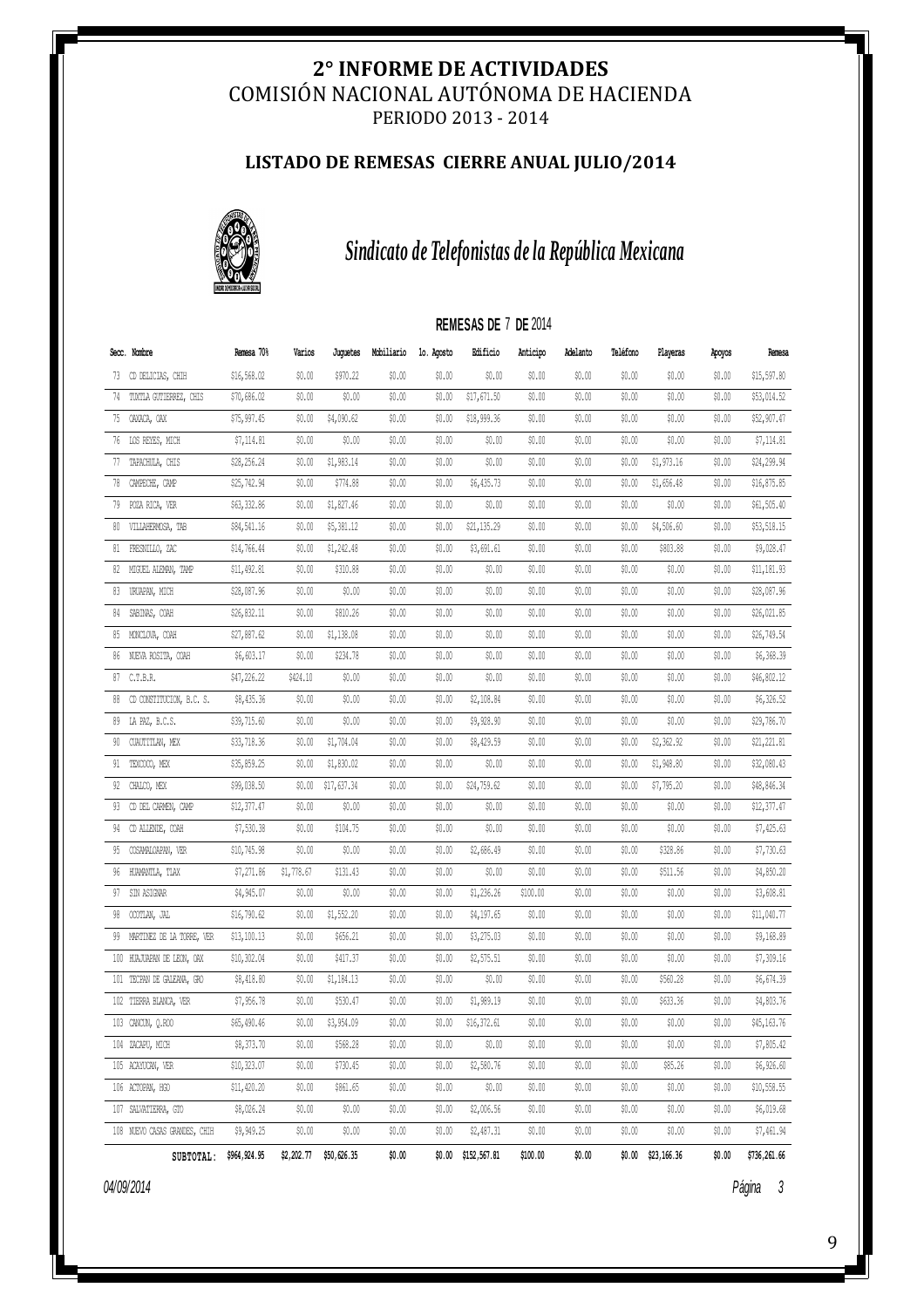### **LISTADO DE REMESAS CIERRE ANUAL JULIO/2014**



## *Sindicato de Telefonistas de la República Mexicana*

#### **REMESAS DE** 7 **DE** 2014

|     | Secc. Nombre                  | Remesa 70%   | Varios     | Juguetes    | Mobiliario | lo. Agosto | Edificio    | Anticipo   | Adelanto | Teléfono | Playeras    | Apoyos | Remesa       |
|-----|-------------------------------|--------------|------------|-------------|------------|------------|-------------|------------|----------|----------|-------------|--------|--------------|
|     | 145 CHAPALA, JAL              | \$7,764.32   | \$610.88   | \$900.00    | \$0.00     | \$0.00     | \$1,941.08  | \$1,388.89 | \$0.00   | \$0.00   | \$0.00      | \$0.00 | \$2,923.47   |
|     | 146 SANTA ANITA, JAL          | \$8,795.89   | \$0.00     | \$780.22    | \$0.00     | \$0.00     | \$0.00      | \$0.00     | \$0.00   | \$0.00   | \$609.00    | \$0.00 | \$7,406.67   |
|     | 147 PATZCUARO, MICH           | \$7,904.11   | \$0.00     | \$0.00      | \$0.00     | \$0.00     | \$0.00      | \$0.00     | \$0.00   | \$0.00   | \$0.00      | \$0.00 | \$7,904.11   |
|     | 148 LAGOS DE MORENO, JAL      | \$8,145.01   | \$0.00     | \$0.00      | \$0.00     | \$0.00     | \$2,036.25  | \$0.00     | \$0.00   | \$0.00   | \$0.00      | \$0.00 | \$6,108.76   |
|     | 149 TAXCO, GRO                | \$8,663.93   | \$0.00     | \$0.00      | \$0.00     | \$0.00     | \$2,165.98  | \$0.00     | \$0.00   | \$0.00   | \$487.20    | \$0.00 | \$6,010.75   |
|     | 150 CD ALTAMIRANO, GRO        | \$10,405.66  | \$0.00     | \$1,165.80  | \$0.00     | \$0.00     | \$0.00      | \$0.00     | \$0.00   | \$0.00   | \$0.00      | \$0.00 | \$9,239.86   |
|     | 151 BOSQUES DEL LAGO, MEX     | \$13,211.72  | \$0.00     | \$944.94    | \$0.00     | \$0.00     | \$0.00      | \$0.00     | \$0.00   | \$0.00   | \$694.26    | \$0.00 | \$11,572.52  |
|     | 152 SALINA CRUZ, OAX          | \$8,201.16   | \$0.00     | \$305.54    | \$0.00     | \$0.00     | \$0.00      | \$0.00     | \$0.00   | \$0.00   | \$182.70    | \$0.00 | \$7,712.92   |
|     | 153 ACAPONETA, NAY            | \$6,357.75   | \$0.00     | \$0.00      | \$0.00     | \$0.00     | \$1,589.43  | \$0.00     | \$0.00   | \$0.00   | \$316.68    | \$0.00 | \$4,451.64   |
|     | 154 SAN JOSE DEL CABO, B.C.S. | \$11,527.09  | \$0.00     | \$0.00      | \$0.00     | \$0.00     | \$2,881.77  | \$0.00     | \$0.00   | \$0.00   | \$1,048.10  | \$0.00 | \$7,597.22   |
| 155 | OJO DE AGUA, MEX              | \$12,447.33  | \$0.00     | \$1,353.60  | \$0.00     | \$0.00     | \$3,111.83  | \$0.00     | \$0.00   | \$0.00   | \$1,193.64  | \$0.00 | \$6,788.26   |
|     | 156 AGUA PRIETA, SON          | \$10,453.17  | \$0.00     | \$0.00      | \$0.00     | \$0.00     | \$0.00      | \$0.00     | \$0.00   | \$0.00   | \$0.00      | \$0.00 | \$10,453.17  |
|     | 157 CD SAHAGUN, HGO           | \$7,092.84   | \$0.00     | \$263.78    | \$0.00     | \$0.00     | \$1,500.00  | \$0.00     | \$0.00   | \$0.00   | \$0.00      | \$0.00 | \$5,329.06   |
|     | 158 RIO VERDE, S.L.P.         | \$8,850.48   | \$0.00     | \$606.22    | \$0.00     | \$0.00     | \$1,997.14  | \$0.00     | \$0.00   | \$0.00   | \$0.00      | \$0.00 | \$6,247.12   |
| 159 | TECMARKETING                  | \$24,132.04  | \$0.00     | \$0.00      | \$0.00     | \$0.00     | \$0.00      | \$0.00     | \$0.00   | \$0.00   | \$0.00      | \$0.00 | \$24,132.04  |
| 160 | CUAJIMALPA, DF                | \$18,105.80  | \$0.00     | \$1,260.92  | \$0.00     | \$0.00     | \$0.00      | \$0.00     | \$0.00   | \$0.00   | \$1,157.10  | \$0.00 | \$15,687.78  |
| 161 | COMITAN, CHIS                 | \$7,697.48   | \$0.00     | \$557.73    | \$0.00     | \$0.00     | \$0.00      | \$0.00     | \$0.00   | \$0.00   | \$0.00      | \$0.00 | \$7,139.75   |
| 162 | JEREZ, ZAC                    | \$8,955.11   | \$0.00     | \$1,318.80  | \$0.00     | \$0.00     | \$2,238.77  | \$0.00     | \$0.00   | \$0.00   | \$0.00      | \$0.00 | \$5,397.54   |
| 163 | IZUCAR DE MATAMOROS, PUE.     | \$9,307.36   | \$0.00     | \$746.00    | \$0.00     | \$0.00     | \$2,326.84  | \$0.00     | \$0.00   | \$0.00   | \$730.80    | \$0.00 | \$5,503.72   |
| 164 | COZUMEL, Q. ROO.              | \$8,528.00   | \$0.00     | \$497.55    | \$0.00     | \$0.00     | \$2,132.00  | \$0.00     | \$0.00   | \$0.00   | \$304.50    | \$0.00 | \$5,593.95   |
| 165 | PLAYA DEL CARMEN, Q. ROO      | \$14,837.14  | \$0.00     | \$793.44    | \$0.00     | \$0.00     | \$3,709.28  | \$0.00     | \$0.00   | \$0.00   | \$682.08    | \$0.00 | \$9,652.34   |
| 166 | SAN JUAN TEOTIHUACAN, MEX     | \$8,098.34   | \$0.00     | \$0.00      | \$0.00     | \$0.00     | \$2,024.58  | \$0.00     | \$0.00   | \$0.00   | \$560.28    | \$0.00 | \$5,513.48   |
| 167 | APODACA, NL                   | \$17,951.37  | \$0.00     | \$2,483.56  | \$0.00     | \$0.00     | \$4,487.84  | \$2,083.33 | \$0.00   | \$0.00   | \$0.00      | \$0.00 | \$8,896.64   |
| 168 | MACUSPANA, TAB                | \$7,341.33   | \$0.00     | \$102.78    | \$0.00     | \$0.00     | \$0.00      | \$0.00     | \$0.00   | \$0.00   | \$304.50    | \$0.00 | \$6,934.05   |
|     | 169 MATEHUALA, S.L.P.         | \$7,624.11   | \$0.00     | \$472.58    | \$0.00     | \$0.00     | \$0.00      | \$0.00     | \$0.00   | \$0.00   | \$0.00      | \$0.00 | \$7,151.53   |
|     | 170 SANTIAGO IXCUINTLA, NAY   | \$9,599.44   | \$0.00     | \$361.57    | \$0.00     | \$0.00     | \$0.00      | \$0.00     | \$0.00   | \$0.00   | \$0.00      | \$0.00 | \$9,237.87   |
|     | 171 LIMSA                     | \$4,784.03   | \$0.00     | \$0.00      | \$0.00     | \$0.00     | \$0.00      | \$0.00     | \$0.00   | \$0.00   | \$0.00      | \$0.00 | \$4,784.03   |
|     | 172 TECAMACHALCO PUE          | \$6,647.23   | \$1,067.20 | \$622.34    | \$0.00     | \$0.00     | \$0.00      | \$0.00     | \$0.00   | \$0.00   | \$0.00      | \$0.00 | \$4,957.69   |
|     | 173 SANTA ROSALIA B.C.S.      | \$7,542.16   | \$0.00     | \$0.00      | \$0.00     | \$0.00     | \$1,885.24  | \$0.00     | \$0.00   | \$0.00   | \$0.00      | \$0.00 | \$5,656.92   |
|     | 174 CD HIDALGO, MICH          | \$7,515.08   | \$0.00     | \$666.65    | \$0.00     | \$0.00     | \$0.00      | \$0.00     | \$0.00   | \$0.00   | \$0.00      | \$0.00 | \$6,848.43   |
|     | 175 HUAUCHINANGO, PUE         | \$4,695.27   | \$0.00     | \$463.88    | \$0.00     | \$0.00     | \$1,173.81  | \$0.00     | \$0.00   | \$0.00   | \$0.00      | \$0.00 | \$3,057.58   |
|     | 176 CHIMALHUACAN, MEX         | \$12,029.27  | \$0.00     | \$2,170.35  | \$0.00     | \$0.00     | \$0.00      | \$0.00     | \$0.00   | \$0.00   | \$1,010.94  | \$0.00 | \$8,847.98   |
|     | 177 EL SALTO, JAL             | \$7,651.03   | \$0.00     | \$1,069.64  | \$0.00     | \$0.00     | \$0.00      | \$0.00     | \$0.00   | \$0.00   | \$816.06    | \$0.00 | \$5,765.33   |
| 178 | SAN JUAN DE LOS LAGOS, JA     | \$5,803.49   | \$0.00     | \$0.00      | \$0.00     | \$0.00     | \$0.00      | \$0.00     | \$0.00   | \$0.00   | \$0.00      | \$0.00 | \$5,803.49   |
| 179 | VALLE DE BRAVO, MEX           | \$9,067.15   | \$0.00     | \$1,071.49  | \$0.00     | \$0.00     | \$0.00      | \$0.00     | \$0.00   | \$0.00   | \$572.46    | \$0.00 | \$7,423.20   |
|     | 180 CABO SAN LUCAS, B.C.S     | \$10,700.92  | \$0.00     | \$0.00      | \$0.00     | \$0.00     | \$2,675.23  | \$0.00     | \$0.00   | \$0.00   | \$0.00      | \$0.00 | \$8,025.69   |
|     | SUBTOTAL:                     | \$348,433.61 | \$1,678.08 | \$20,979.38 | \$0.00     | \$0.00     | \$39,877.07 | \$3,472.22 | \$0.00   | \$0.00   | \$10,670.30 | \$0.00 | \$271,756.56 |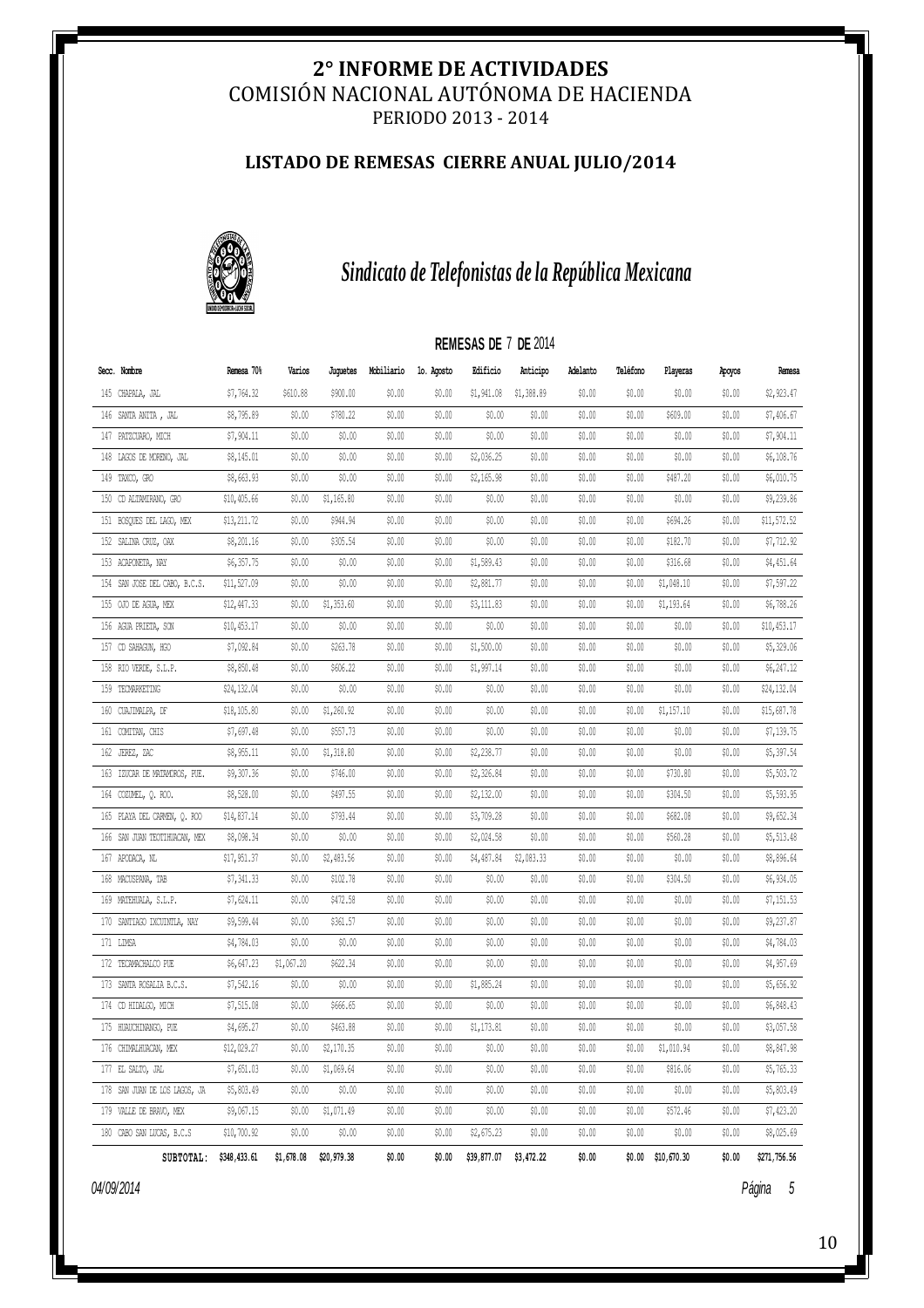### **LISTADO DE REMESAS CIERRE ANUAL JULIO/2014**



## *Sindicato de Telefonistas de la República Mexicana*

| Secc. | Nambre                    | Remesa 70%  | Varios   | Juquetes | Mobiliario | 1o. Agosto | Edificio   | Anticipo   | Adelanto | Teléfono | Playeras | Apoyos | Remesa      |
|-------|---------------------------|-------------|----------|----------|------------|------------|------------|------------|----------|----------|----------|--------|-------------|
| 181   | BAHIAS DE HUATULCO, OAX   | \$5,865.36  | \$0.00   | \$396.26 | \$0.00     | \$0.00     | \$1,466.34 | \$0.00     | \$0.00   | \$0.00   | \$0.00   | \$0.00 | \$4,002.76  |
|       | 182 MOROLEON GTO          | \$7,285.37  | \$0.00   | \$738.46 | \$0.00     | \$0.00     | \$0.00     | \$0.00     | \$0.00   | \$0.00   | \$0.00   | \$0.00 | \$6,546.91  |
| 183   | SAN MIGUEL DE ALLENDE GTO | \$9,274.21  | \$751.33 | \$553.67 | \$0.00     | \$0.00     | \$2,318.75 | \$1,683.00 | \$0.00   | \$0.00   | \$0.00   | \$0.00 | \$3,967.46  |
|       | 184 RIO GRANDE, ZAC       | \$7,416.55  | \$0.00   | \$467.25 | \$0.00     | \$0.00     | \$0.00     | \$0.00     | \$0.00   | \$0.00   | \$0.00   | \$0.00 | \$6,949.30  |
| 185   | SAN FRANCISCO DEL RINCON  | \$6,744.98  | \$0.00   | \$0.00   | \$0.00     | \$0.00     | \$0.00     | \$0.00     | \$0.00   | \$0.00   | \$0.00   | \$0.00 | \$6,744.98  |
| 189   | PUERTO ESCONDIDO, OAX     | \$4,956.44  | \$0.00   | \$260.19 | \$0.00     | \$0.00     | \$0.00     | \$0.00     | \$0.00   | \$0.00   | \$0.00   | \$0.00 | \$4,696.25  |
|       | 190 ZACATLAN, PUE         | \$3,869.14  | \$533.60 | \$399.85 | \$0.00     | \$0.00     | \$0.00     | \$0.00     | \$0.00   | \$0.00   | \$0.00   | \$0.00 | \$2,935.69  |
|       | 191 LERMA, MEX            | \$19,963.00 | \$0.00   | \$287.80 | \$0.00     | \$0.00     | \$0.00     | \$0.00     | \$0.00   | \$0.00   | \$913.50 | \$0.00 | \$18,761.70 |

**SUBTOTAL: \$65,375.05 \$1,284.93 \$3,103.48 \$0.00 \$0.00 \$3,785.09 \$1,683.00 \$0.00 \$0.00 \$913.50 \$0.00 \$54,605.05** TOTAL: \$65,375.05 \$1,284.93 \$3,103.48 \$0.00 \$0.00 \$3,785.09 \$1,683.00 \$0.00 \$0.00 \$913.50 \$0.00 \$54,605.05<br>TOTAL: \$6,873,498.37 \$25,600.34 \$280,276.11 \$1,500.00 \$231,000.00 \$1,180,518.35 \$41,071.94 \$0.00 \$0.00 \$105,949.36 *04/09/2014 Página 6*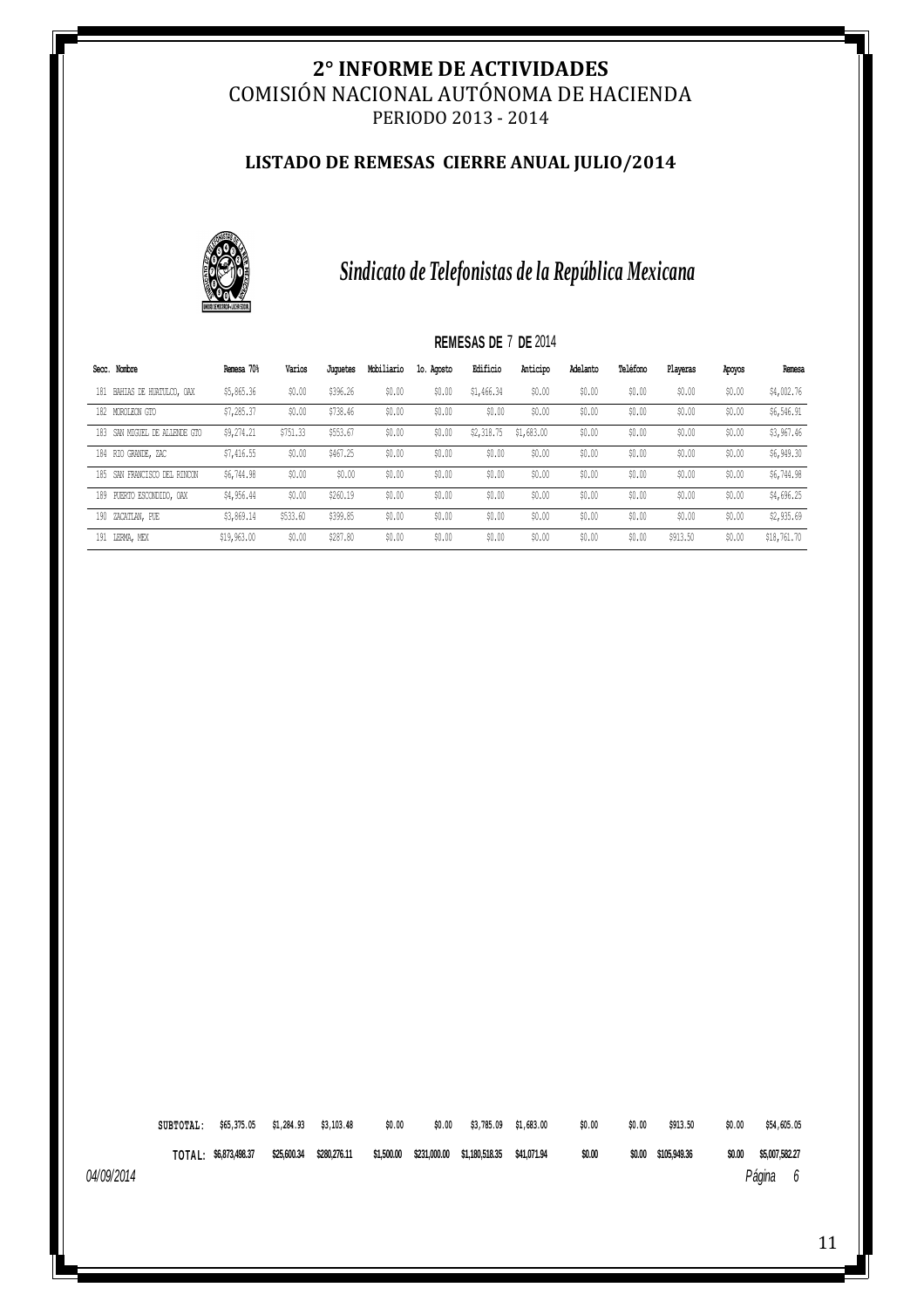COMISIÓN NACIONAL AUTÓNOMA DE HACIENDA

PERIODO 2013 - 2014

## *AUDITORIAS*

## **AUDITORÍAS REALIZADAS PERÍODO 2013 – 2014**

| <b>SECCION</b> | <b>LOCALIDAD</b>      | <b>PERIODO</b>       |
|----------------|-----------------------|----------------------|
|                | MONTERREY, NUEVO LEÓN | OCT/2012 A SEPT/2013 |
| 1 DEPORTIVO    | MONTERREY, N. L.      | OCT/2012 A SEPT/2013 |
| 8              | ORIZABA, VERACRUZ     | OCT/2006 A SEPT/2008 |
| 24             | QUERÉTARO, QUERÉTARO  | OCT/2012 A SEPT/2013 |
| 80             | VILLAHERMOSA, TAB     | OCT/2012 A FEB/2014  |
| 112            | APATZINGAN, MICH      | OCT/2009 A SEPT/2013 |
| 143            | TUXTEPEC, OAXACA      | OCT/2006 A SEPT/2009 |
| 145            | CHAPALA, JALISCO      | ENE/2009 A SEPT/2012 |
| 159            | <b>TECMARKETING</b>   | OCT/2012 A ABR/2014  |

## *AUDITORIAS PENDIENTES*

| <b>SECCION</b> | <b>LOCALIDAD</b>      | <b>PERIODO</b>    |
|----------------|-----------------------|-------------------|
| 28             | <b>AGUASCALIENTES</b> | <i>ACTUAL</i>     |
| 16             | NUEVO LAREDO, TAM     | <b>ANTERIORES</b> |
| 01             | <i>MONTERREY</i>      | 2013-2014         |

## *AUDITORIAS EN PROCESO*

| <b>SECCION</b> | <b>LOCALIDAD</b>           | <b>PERIODO</b>     |
|----------------|----------------------------|--------------------|
| ∼              | <i>IAL</i><br>GUADALAIARA. | CT/2012 A JUL/2014 |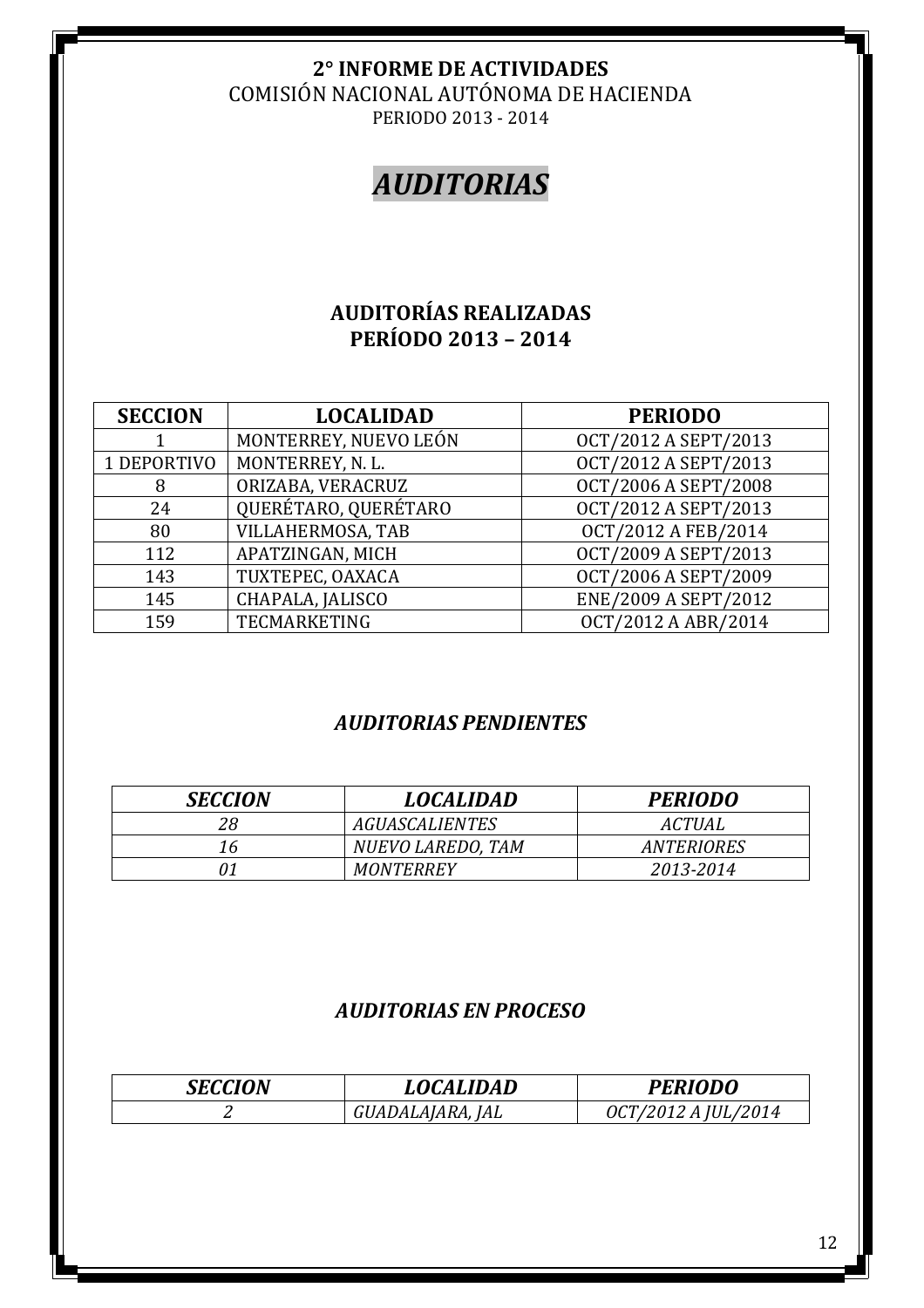COMISIÓN NACIONAL AUTÓNOMA DE HACIENDA PERIODO 2013 - 2014

## **DICTAMENES ENTREGADOS EN LA SECCIÓN PERIODO 2013 - 2014**

| <b>SECCION</b> | <b>LOCALIDAD</b>         | <b>PERIODO</b>        |
|----------------|--------------------------|-----------------------|
| 8              | ORIZABA, VER.            | 2006-2008 Y 2009-2012 |
| 13             | SALTILLO, COAHUILA       | OCT/2012 A MAY/2013   |
| 24             | QUERÉTARO, QUERÉTARO     | OCT/2012 A SEPT/2013  |
| 80             | VILLAHERMOSA, TAB        | OCT/2012 A FEB/2014   |
| 97             | OJINAGA                  | 2009 A 2012           |
| 111            | PUERTO VALLARTA, JALISCO | 2009 A 2012           |
| 112            | APATZINGAN. MICH         | OCT/2009 A SEPT/2013  |
| 143            | TUXTEPEC, OAX            | 2006 A 2009           |
| 145            | CHAPALA, JALISCO         | ENE/2009 A SEPT/2012  |
| 159            | <b>TECMARKETING</b>      | OCT/2012 A ABR/2014   |

## **DICTAMENES PENDIENTES DE ENTREGAR EN LA SECCIÓN PERIODO 2013 - 2014**

| <b>SECCION</b> | <b>LOCALIDAD</b> | <b>PERIODO</b> |
|----------------|------------------|----------------|
|                | MONTERREY, NL    | 2009 A 2012    |
|                | MONTERREY, NL    | 2012 A 2013    |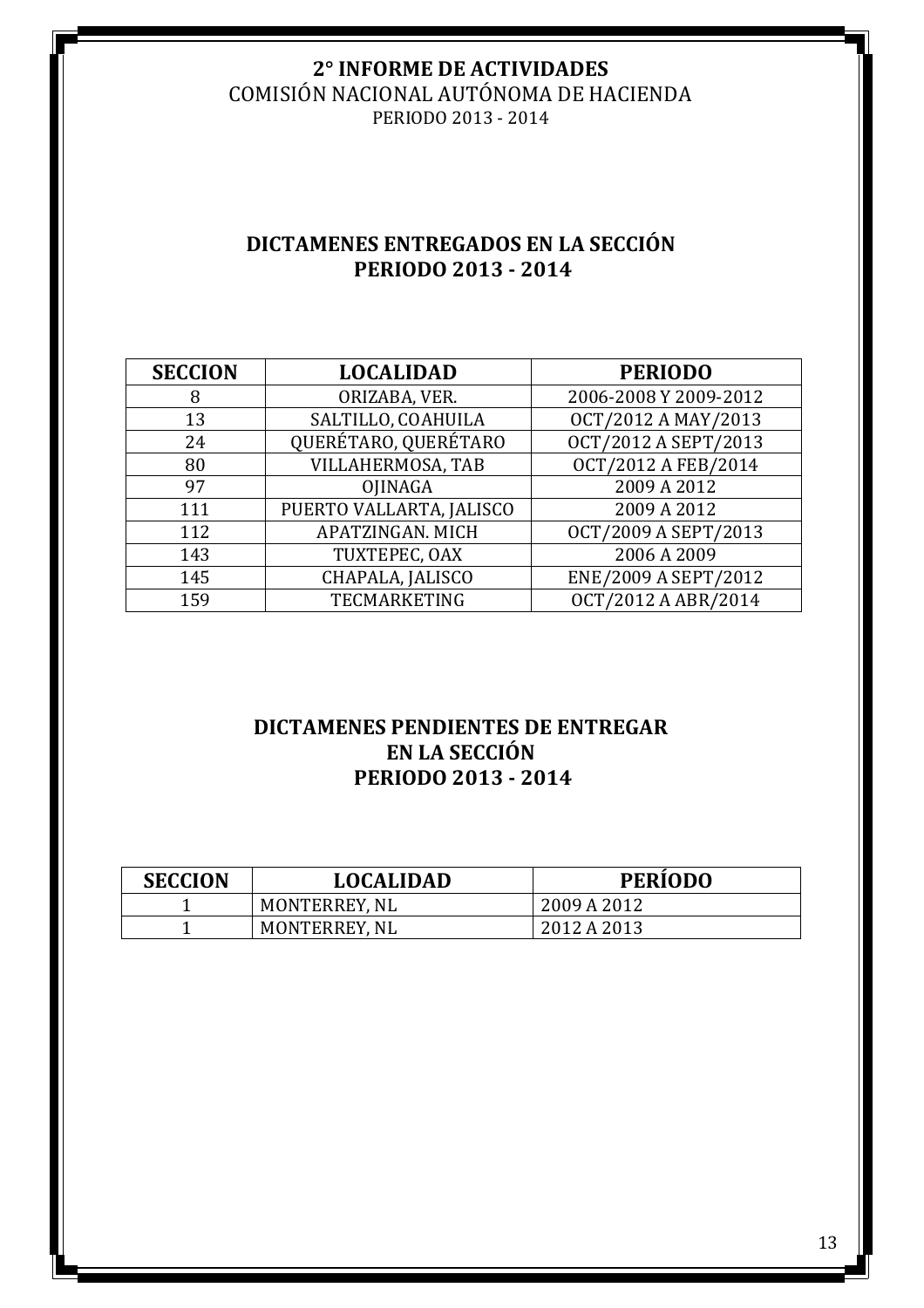## **CONCILIACIONES**

LA COMISION NACIONAL AUTONOMA DE HACIENDA ES RESPONSABLE DE REVISAR Y FISCALIZAR CONTINUAMENTE EL PRESUPUESTO ANUAL PRESENTADO ANTE ESTA HONORABLE ASAMBLEA, POR LO QUE SUPERVIZAMOS LOS CONTRATOS CELEBRADOS POR LA SECRETARIA DEL INTERIOR Y LA TESORERIA DEL COMITÉ EJECUTIVO NACIONAL CON LOS DIVERSOS PROVEEDORES, PARA VIGILAR EL CUMPLIMIENTO, VARIACION, AMPLICACION Y DEMAS MODIFICACIONES QUE SE DEBAN REALIZAR A DICHO PRESUPUESTO.

DURANTE NUESTRA GESTION HEMOS TRABAJADO EN CONJUNTO CON LA TESORERIA DEL COMITÉ EJECUTIVO NACIONAL Y EL AREA DE CONTABILIDAD, CADA UNO DE LOS PAGOS REALIZADOS POR DIVERSOS CONCEPTOS, ASI COMO LOS CARGOS REALIZADOS A CUENTA DE REMESAS DE CADA UNA DE LAS SECCIONES FORANEAS QUE ASI LO HAN SOLICITADO, SOBRE LOS SIGUIENTES CONCEPTOS:

- $\triangleright$  PLAYERAS
- $\triangleright$  JUGUETES
- $\triangleright$  EVENTO 1º AGOSTO
- $>$ MOBILIARIO
- COMPRA DE TERRENO, CONTRUCCION Y/O REMODELACION DE EDIFICIOS
- $\triangleright$  ANTICIPOS DE REMESAS
- $\triangleright$  APOYOS EN GENERAL.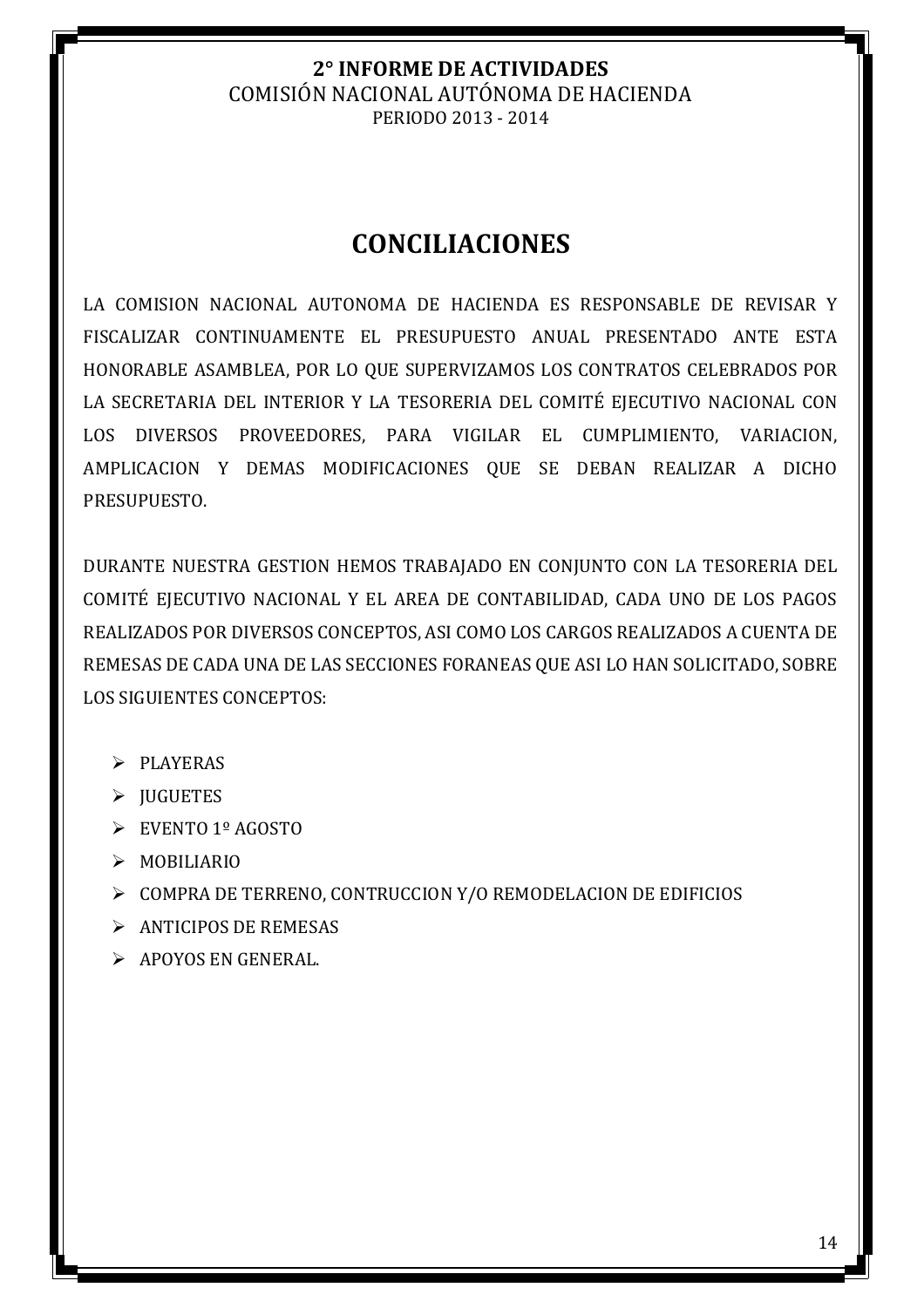#### COMISIÓN NACIONAL AUTÓNOMA DE HACIENDA PERIODO 2013 - 2014

### **INFORME DE ACTIVIDADES DE LOS INTEGRANTES DE LA COMISION NACIONAL AUTONOMA DE HACIENDA.**

#### **IGNACIO AVALOS MEZA SECRETARIO DE LA C. N. A. H.**

CAMARADAS CONVENCIONISTAS, DE NUEVA CUENTA ES UN HONOR PARA MI, COMPARTIR CON USTEDES ESTE ESPACIO QUE NOS BRINDA LA XXXIX CONVENCIÓN NACIONAL ORDINARIA DEMOCRATICA DEL SINDICATO DE TELEFONISTAS DE LA REPÚBLICA MEXICANA Y LES DOY GRACIAS DE ANTEMANO POR LA GENTILEZA DE SU ATENCIÓN.

DANDO CUMPLIMIENTO A NUESTRA LEY INTERNA, PRESENTO A SU AMABLE CONSIDERACIÓN EL INFORME DE ACTIVIDADES RELATIVAS AL CARGO DE SECRETARIO DE LA C. N. A. H. QUE TUVO A BIEN ASIGNARME **NUESTRO LIDER. CO. FRANCISCO HERNÁNDEZ JUÁREZ** A QUIEN LE AGRADEZCO DE NUEVO LA CONFIANZA CON EL COMPROMISO DE MI PARTE DE DESARROLLAR MI TRABAJO DE MANERA CONSTANTE, CON EL MAYOR DE MIS ESFUERZOS.

COMO SECRETARIO DE LA C. N. A. H. REALIZAMOS LAS SIGUIENTES ACTIVIDADES:

- 1. REMESAS: SE AUTORIZARON MES A MES LAS REMESAS DE SECCIONES FORÁNEAS.
- 2. HICIMOS TODOS LOS CARGOS CON COBRO A REMESAS Y AUTORIZACIONES DE PAGO POR TESORERIA NACIONAL A TODAS LAS SECCIONES FORÁNEAS QUE SOLICITARON PRESTAMOS COMO LOS QUE A CONTINUACION SE EJEMPLIFICAN:
- VARIOS: GENERALMENTE ENVIO DE PAQUETERIA
- **JUGUETES**
- MOBILIARIO
- $\bullet$  1ro. DE AGOSTO
- EDIFICIO: COMPRA DE TERRENO Y CONSTRUCCION DE EDIFICIO, REMODELACION DE EDIFICIO, AMPLIACIÓN DE EDIFICIO, ETC.
- PLAYERAS
- REMESAS: CARGO POR CUALQUIER CONCEPTO DIFERENTE A LOS AQUÍ MENCIONADOS. POR EJEMPLO: BOLETOS DE AVIÓN, PAGO A MAESTROS DEL SIFEIS POR APLICACIÓN DE EXAMENES A LA SECCION QUE LO SOLICITE, ETC.
- 3. AUDITORIAS: TAMBIEN PARTICIPAMOS EN LA APLICACIÓN DE AUDITORIAS DE SECCIONES QUE LAS SOLICITARON, SIENDO ESTA ACTIVIDAD COMPARTIDA ENTRE TODOS LOS MIEMBROS QUE CONFORMAMOS LA C. N. A. H.
- 4. CONCILIACIONES: COMO PARTE DE LA ACTIVIDAD DE CARGOS CON COBRO A REMESAS Y AUTORIZACIONES DE PAGO POR TESORERIA NACIONAL A SECCIONES FORANEAS, SE REALIZARON CONCILIACIONES DE DICHOS CONCEPTOS EN COORDINACIÓN CON EL AREA DE CONTABILIDAD DEL S. T. R. M.

SIENDO LA COMISIÓN NACIONAL AUTONOMA DE HACIENDA PARTE DE LA COMISION DE FINANZAS, TENEMOS EN DICHA COMISIÓN ASIGNADAS LAS SIGUIENTES RESPONSABILIDADES: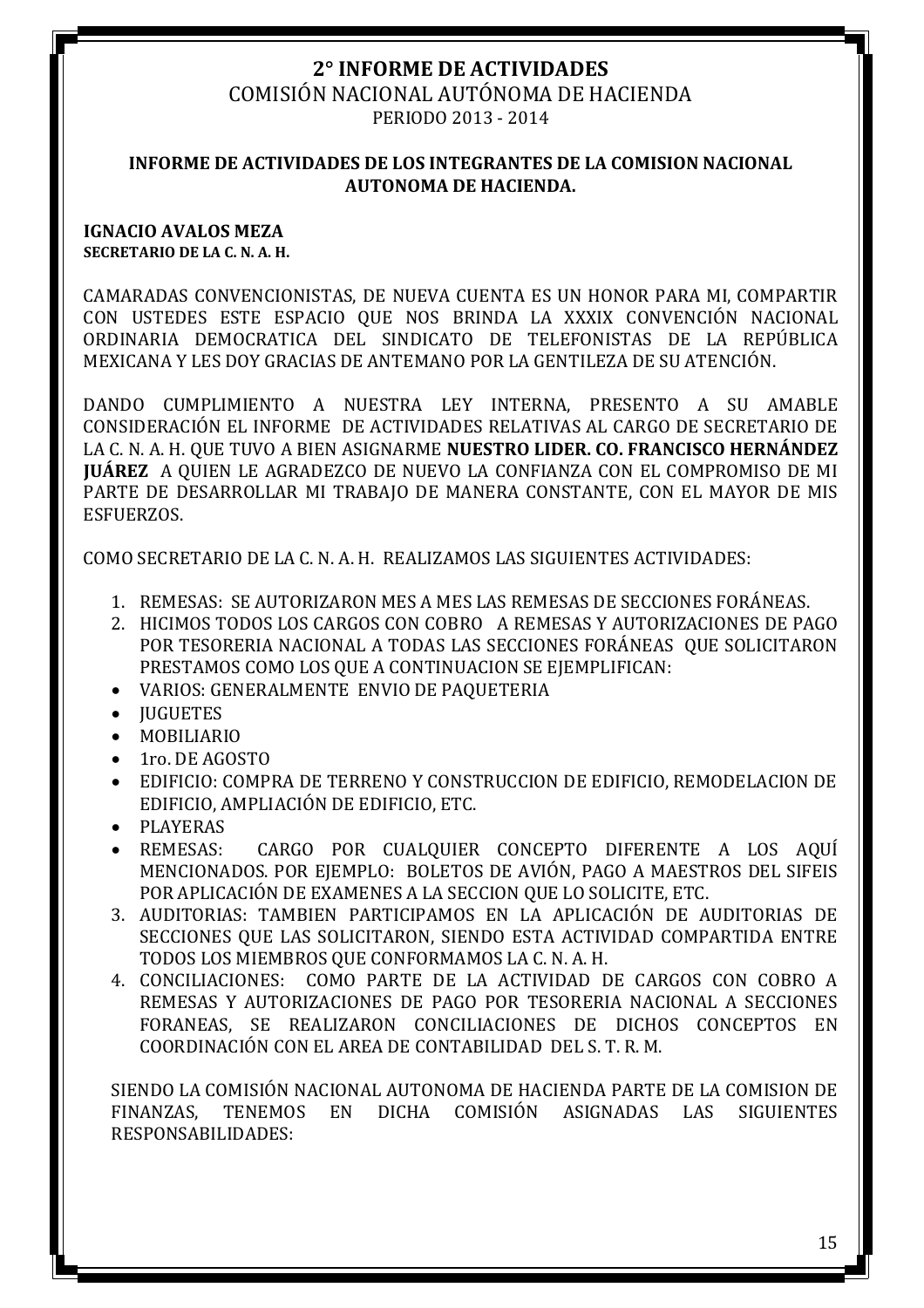#### COMISIÓN NACIONAL AUTÓNOMA DE HACIENDA PERIODO 2013 - 2014

- GASTOS DE ASAMBLEA
- FOMENTO DEPORTIVO
- OTROS GASTOS
- SEGUIMIENTO DE ACUERDOS
- REMESAS

EN ESTE PERIODO 2013 - 2014 PARTICIPAMOS ACTIVAMENTE EN LOS TEMAS DE SEGUIMIENTO DE ACUERDOS Y REMESAS.

 ADICIONALMENTE A LO ANTES MENCIONADO, NUESTRO CO. FRANCISCO HERNÁNDEZ JUÁREZ NOS ASIGNO LA TAREA DE PARTICIPAR EN LA COMISIÓN DE EVALUACIÓN Y SEGUIMIENTO LA CUAL COMPARTIMOS CON VARIOS COS. DE ESTE COMITÉ EJECUTIVO NACIONAL Y CUYA TAREA ES LA DE VALIDAR SEMANALMENTE LAS ACTIVIDADES DE COORDINACIÓN REPORTADAS POR QUIENES TIENEN ASIGNADAS PRECISAMENTE, COORDINACIONES DE MATRIZ Y FORÁNEAS. HEMOS ESTADO PARTICIPANDO ACTIVAMENTE EN ESTA TAREA LA CUAL ES MUY IMPORTANTE YA QUE NOS PERMITE DARNOS IDEA EN BASE A LA INFORMACIÓN QUE USTEDES NOS DAN AL MOMENTO DE ENCUESTARLOS, SI NUESTROS TRABAJOS COMO COORDINADORES VAN ORIENTADOS EN EL CAMINO CORRECTO.

DENTRO DE LAS ACTIVIDADES DE COORDINACIÓN ASIGNADAS , TENEMOS LA RESPONSABILIDAD DEL COPE ZARAGOZA LA CUAL COMPARTO CON EL CO. DAVID BALDERAS, SECTOR JUBILADOS Y DE LA ZONA II DE FORÁNEAS A QUIENES LES AGRADEZCO SU APOYO Y DISPOSICIÓN.

TAMBIÉN AGRADEZCO A TODOS USTEDES, LA OPORTUNIDAD QUE ME DIERÓN EN ESTE SEGUNDO AÑO DE GESTIÓN DE ATENDERLES EN ESTA COMISIÓN Y LES REITERO MI COMPROMISO Y DISPOSICIÓN DE SEGUIR HACIENDOLO CADA VEZ QUE ME LO SOLICITEN ESPERANDO QUE EL RETORNO A SUS LOCALIDADES DE ORIGEN SE DE CON LA SATISFACCIÓN DE HABER TOMADO LOS MEJORES ACUERDOS EN ESTA CONVENCIÓN.

UN RECONOCIMIENTO Y GRACIAS ESPECIALES A NUESTRAS COMPAÑERAS SECRETARIAS, MARÍA MARTHA ORTIZ VERA Y PATRICIA ELIZABETH REYES GALICIA POR SU EMPEÑO Y APOYO BRINDADO.

A MI **COMPAÑERO FRANCISCO HERNÁNDEZ JUÁREZ** LE REITERO MI COMPROMISO DE SERVICIO Y AGRADECIMIENTO POR LA CONFIANZA DEPOSITADA EN SU SERVIDOR.

> **FRATERNALMENTE "UNIDAD, DEMOCRACIA Y LUCHA SOCIAL" MEXICO, D. F. SEPTIEMBRE 2014**

## **IGNACIO AVALOS MEZA**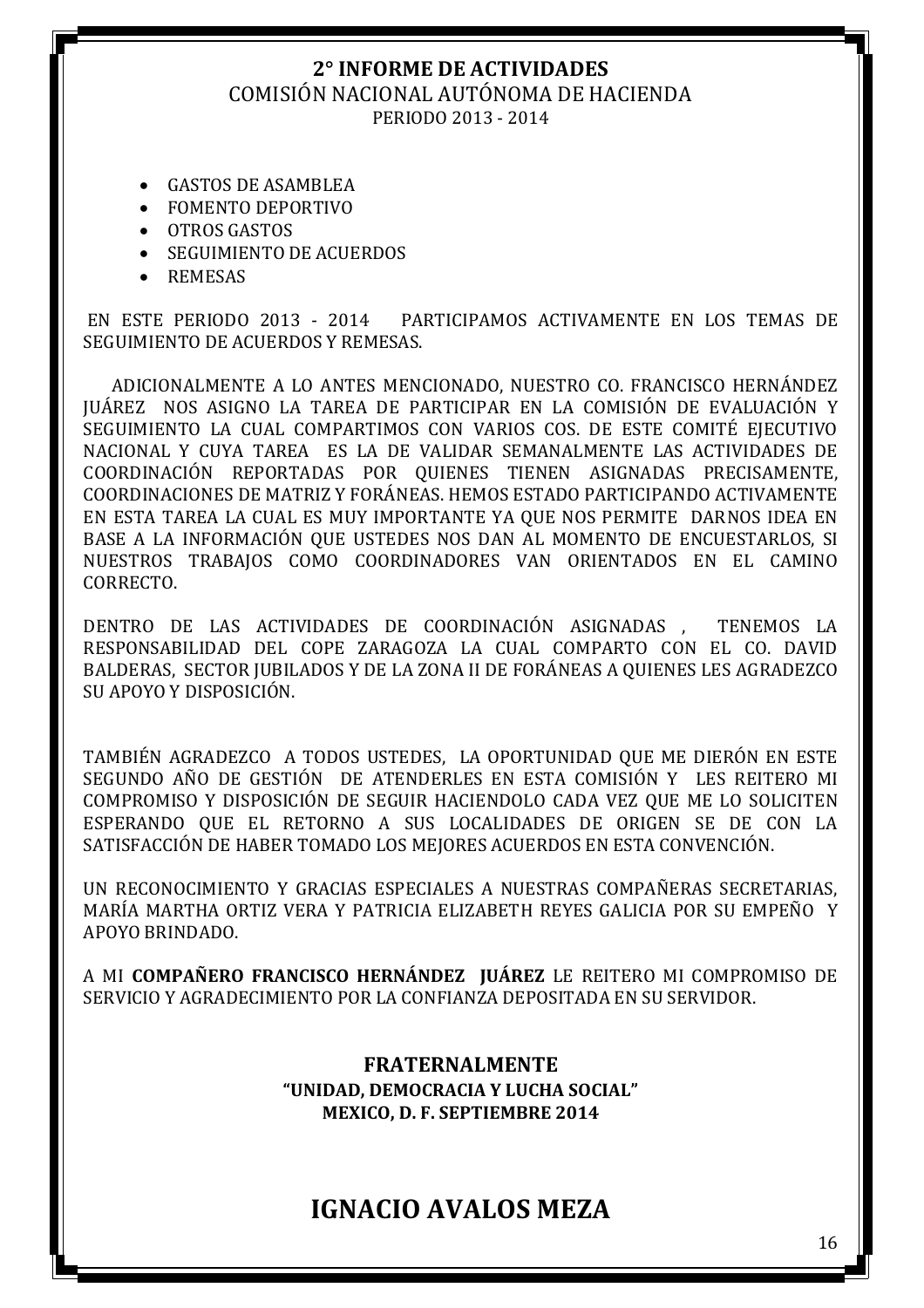## COMISIÓN NACIONAL AUTÓNOMA DE HACIENDA

PERIODO 2013 - 2014

#### **RAFAEL TORRES ORTIZ SECRETARIO DE LA C. N. A. H.**

*COMPAÑERAS Y COMPAÑEROS CONVENCIONISTAS.*

LOS INTEGRANTES DE LA COMISIÓN NACIONAL AUTÓNOMA DE HACIENDA, LES DAMOS LA MAS CORDIAL BIENVENIDA A ESTA XXXIX CONVENCIÓN NACIONAL ORDINARIA DE LOS TELEFONISTAS.

EN CUMPLIMIENTO AL ART. 124 INCISO (N), ESTABLECIDO EN NUESTROS ESTATUTOS EN VIGOR, PRESENTO A USTEDES, COMPAÑERAS Y COMPAÑEROS DEJANDO A SU CONSIDERACIÓN MI SEGUNDO INFORME DE ACTIVIDADES, DE LAS CUALES ALGUNAS ESTAN COMPARTIDAS.

UNA DE LAS ACTIVIDADES, ES ATENDER LAS SOLICITUDES DE APOYO ECONÓMICO, PARA FESTEJOS DE ANIVERSARIOS Y EVENTOS DE FIN DE AÑO DE LOS CENTROS DE TRABAJO, Y DE VARIOS DEPARTAMENTOS DE METRO, LOS CUALES SE ATIENDEN EN TIEMPO Y FORMA, CONSIDERANDO UN CRITERIO DE EQUIDAD.

COMO ACTIVIDADES COMPARTIDAS, ESTAN LAS DE REALIZAR AUDITORIAS E INFORMAR EL DICTAMEN DE LA AUDITORIAS A LAS DIVERSAS SECCIONES, COMO ES EL CASO DE LAS SIGUIENTES:

| <b>SECCIÓN</b> | <b>LOCALIDAD</b> | <b>ACTIVIDAD REALIZADA</b> |
|----------------|------------------|----------------------------|
| 147            | TUXTEPEC OAX.    | <b>AUDITORÍA</b>           |
| 159            | TECMARKETING.    | ENTREGA DE DICTAMEN        |
| 97             | OJINAGA CHIH     | ENTREGA DE DICTAMEN        |
|                | ORIZABA, VER     | ENTREGA DE DICTAMEN        |

OTRAS ACTIVIDADES COMPARTIDAS, COMO LO SON: PREVISIÓN SOCIAL, IMPUESTOS Y DERECHOS, LAUDOS JUDICIALES Y CAJA DE AHORRO DE LOS TELEFONISTAS.

TAMBIEN FORMO PARTE DE LA COMISIÓN DE FINANZAS, DONDE SE ANALIZAN LAS PETICIONES Y SOLICITUDES DE APOYOS ECONÓMICOS, SE VERIFICAN LOS GASTOS, SE

## **2° INFORME DE ACTIVIDAD**

COMISIÓN NACIONAL AUTÓNOMA DE HACIENDA

PERIODO 2013 – 2014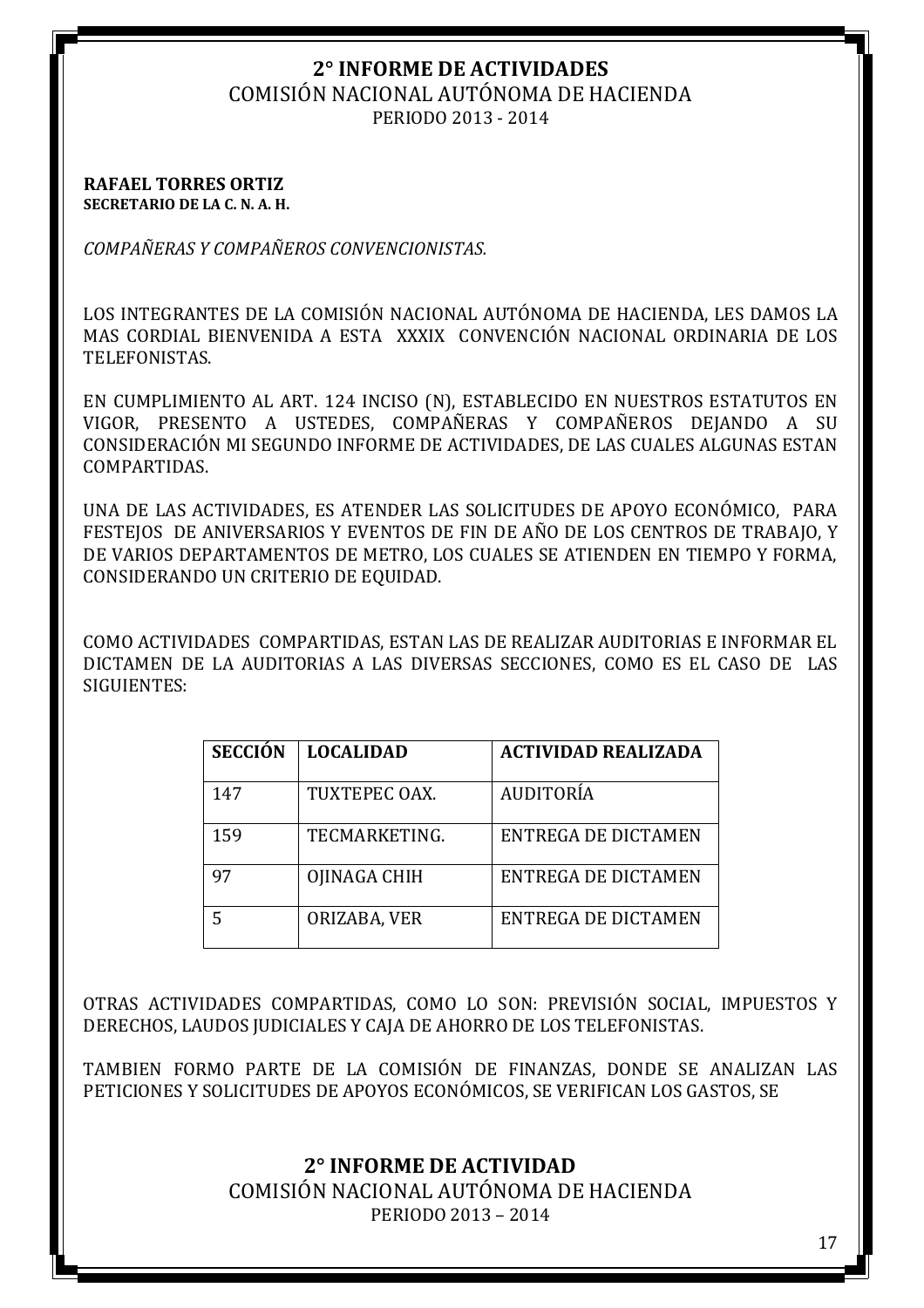ANALIZAN LOS INGRESOS Y EGRESOS, ASI COMO LA FISCALIZACIÓN CONTINUA DEL PRESUPUESTO ANUAL.

EN LAS ACTIVIDADES DEFINIDAS POR EL CO. FRANCISCO HERNÁNDEZ JUÁREZ, ESTUVE A CARGO DE LA COORDINACIÓN DE BIENES Y RAICES ASI COMO DE LIMSA HASTA EL 11 DE AGOSTO DEL AÑO EN CURSO, FECHA EN QUE SE ME ASIGNA A DAR ATENCIÓN A LOS DEPARTAMENTOS DE ALMACENES.

ASUMIENDO ESTA RESPONSABILIDAD ASIGNADA, SE ATIENDEN LOS ASUNTOS LABORALES QUE SE VIENEN PRESENTANDO, EN COORDINACIÓN CON EL COMPAÑERO BRAULIO NAVA ROLDAN MIEMBRO DEL COMITÉ EJECUTIVO NACIONAL.

QUIERO AGRADECER EL APOYO QUE ME BRINDARON CADA UNO DE LOS SECRETARIOS GENERALES, COMPAÑEROS, QUE FORMAN PARTE DE ESTAS DOS SECCIONES , ASI COMO A LOS DELEGADOS DE ALMACENES, A MIS COMPAÑEROS DEL COMITÉ EJECUTIVO NACIONAL, A NUESTRAS COMPAÑERAS SECRETARIAS Y ESPECIALMENTE AL COMPAÑERO FRANCISCO HERNÁNDEZ JUÁREZ POR LA CONFIANZA HACIA ESTE SERVIDOR.

COMPAÑERAS Y COMPAÑEROS CONVENCIONISTAS POR SU ATENCION MUCHAS GRACIAS.

## **FRATERNALMENTE "UNIDAD, DEMOCRACIA Y LUCHA SOCIAL" MEXICO, D. F. SEPTIEMBRE 2014**

## **RAFAEL TORRES ORTIZ**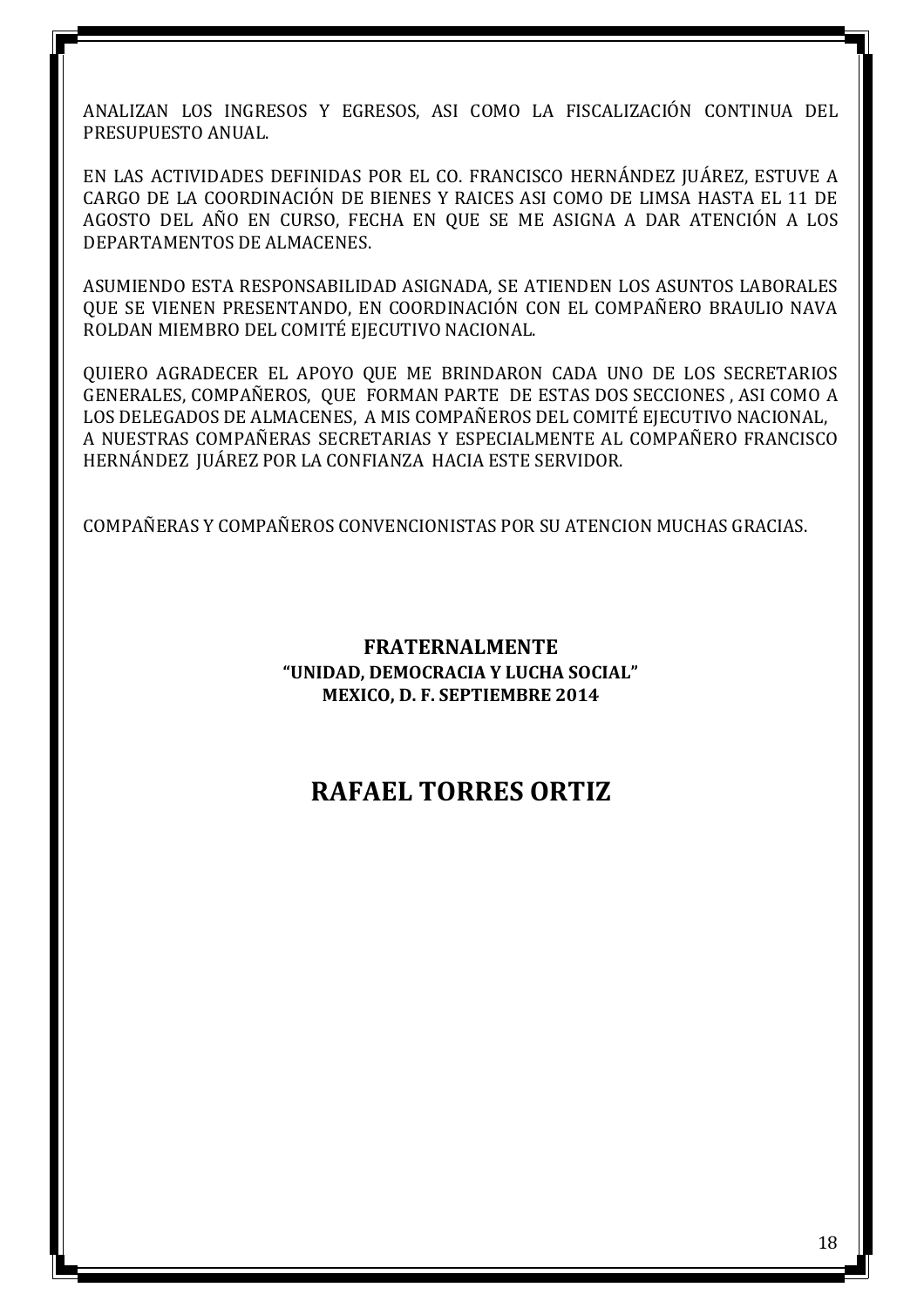#### COMISIÓN NACIONAL AUTÓNOMA DE HACIENDA PERIODO 2013 - 2014

#### **GUSTAVO ARANDA VENTURA SECRETARIO DE LA C. N. A. H.**

*COMPAÑERAS Y COMPAÑEROS CONVENCIONISTAS:*

SIENDO ESTE EL SEGUNDO AÑO COMO INTEGRANTE DEL COMITÉ EJECUTIVO NACIONAL, PONGO A SU CONSIDERACIÓN EL INFORME DE ACTIVIDADES REALIZADAS COMO INTEGRANTE DE LA COMISION NACIONAL AUTONOMA DE HACIENDA, DE ACUERDO COMO LO ESTABLECEN NUESTROS ESTATUTOS.

COMO SECRETARIO DE ESTA COMISIÓN, ALGUNAS DE LAS ACTIVIDADES A MI CARGO SON:

- AUTORIZACION DE LAS SOLICITUDES DE VIATICOS DEL COMITÉ EJECUTIVO NACIONAL Y COMISIONADOS.
- VALIDAR LAS COMPROBACIONES DE LAS SOLICITUDES DE VIATICOS
- ELABORACION DE DICTAMENES DE AUDITORIAS REALIZADAS EN LAS SECCIONES.
- PARTICIPAR COMO INTEGRANTE DE ESTA COMISION NACIONAL AUTONOMA DE HACIENDA EN LAS ASAMBLEAS DE ESTAS SECCIONES PARA INFORMAR SOBRE EL RESULTADO DE LOS DICTAMENES DE LAS AUDITORIAS PRACTICADAS.
- ASI MISMO SOY INTEGRANTE DE LA COMISION DE FINANZAS Y FISCALIZACION.

OTRA DE MIS RESPONSABILIDADES ES LA DE SER COORDINADOR DEL CENTRO DE TRABAJO SANTA LUCIA, EN EL QUE SE LLEVARON A CABO REUNIONES CON LA PARTICIPACION DE LOS DELEGADOS Y GRUPO DE ANALISIS PARA ENTENDER LA PROBLEMÁTICA DEL COPE Y BUSCAR ALTERNATIVAS DE SOLUCION PARA LA MEJOR ATENCION DE NUESTROS CLIENTES Y LOS MEJORES RESULTADOS PARA LOS COMPAÑEROS DEL CENTRO DE TRABAJO.

SE ATENDIERON REUNIONES CON LA EMPRESA, SE REALIZARON TRAMITES A LOS COMPAÑEROS, COMO FIDEICOMISOS, PRESTAMOS AL FONDO DE AHORRO, RETIROS DE ANTIGÜEDAD, ETC. SE DIO ATENCIÓN A CARTAS DE INVESTIGACION DE ALGUNOS COMPAÑEROS DÁNDOLES SOLUCIÓN EN EL CENTRO OPERATIVO SIN PERMITIR QUE LLEGARAN A LA DIRECCION DE RELACIONES LABORALES.

SE RESOLVIERON LAS DIFERENTES PROBLEMÁTICAS PRESENTADAS EN LAS TIENDAS COMERCIALES; EN EL AUTOPAGO INSURGENTES; TIENDA LORETO Y HEROES DE PADIERNA, COMO PARTE FUNDAMENTAL DE LA COORDINACIÓN ENCOMENDADA.

FINALIZANDO, AGRADEZCO EL APOYO DE MIS COMPAÑEROS DELEGADOS Y GRUPOS DE ANALISIS, DELEGADOS SECCIONALES, DELEGADOS DEPARTAMENTALES.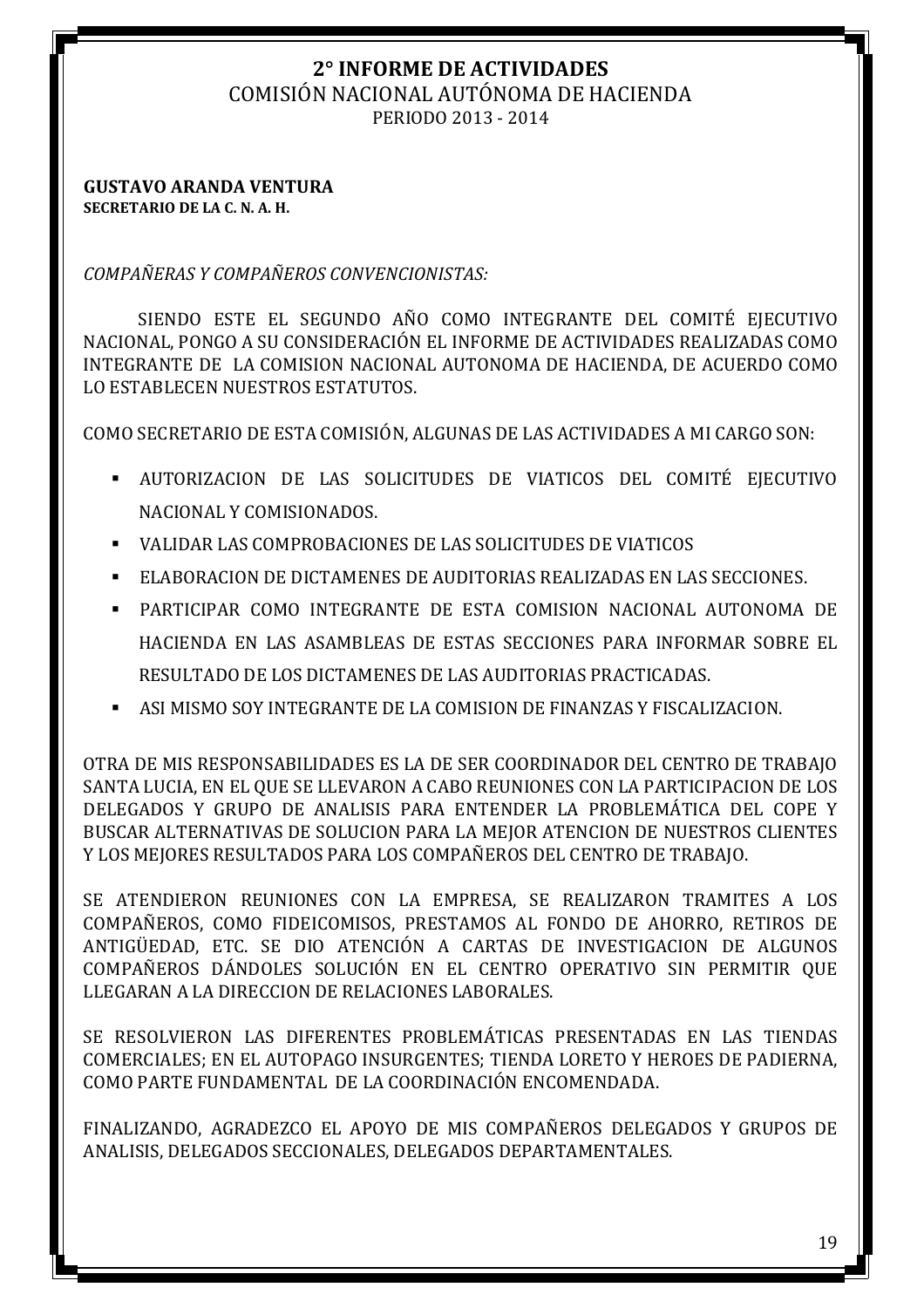#### COMISIÓN NACIONAL AUTÓNOMA DE HACIENDA PERIODO 2013 - 2014

A MIS COMPAÑERAS SECRETARIAS MARIA MARTHA ORTIZ VERA, PATRICIA ELIZABETH REYES GALICIA, ASI COMO A LAS COMPAÑERAS Y COMPAÑEROS INTEGRANTES DEL COMITÉ EJECUTIVO NACIONAL, COMPAÑERAS Y COMPAÑEROS COMISIONADOS.

UN AGRADECIMIENTO ESPECIAL AL CO. **FRANCISCO HERNANDEZ JUAREZ** POR EL RESPALDO BRINDADO A NUESTRA ORGANIZACIÓN, POR LA ASESORÍA PARA CON UN SERVIDOR RESPECTO A LOS TRABAJOS QUE ME FUERON ENCOMENDADOS.

COMPAÑERAS Y COMPAÑEROS CONVENCIONISTAS POR SU ATENCION MUCHAS GRACIAS.

**FRATERNALMENTE "UNIDAD, DEMOCRACIA Y LUCHA SOCIAL" MEXICO, D. F. SEPTIEMBRE 2014**

## **GUSTAVO ARANDA VENTURA**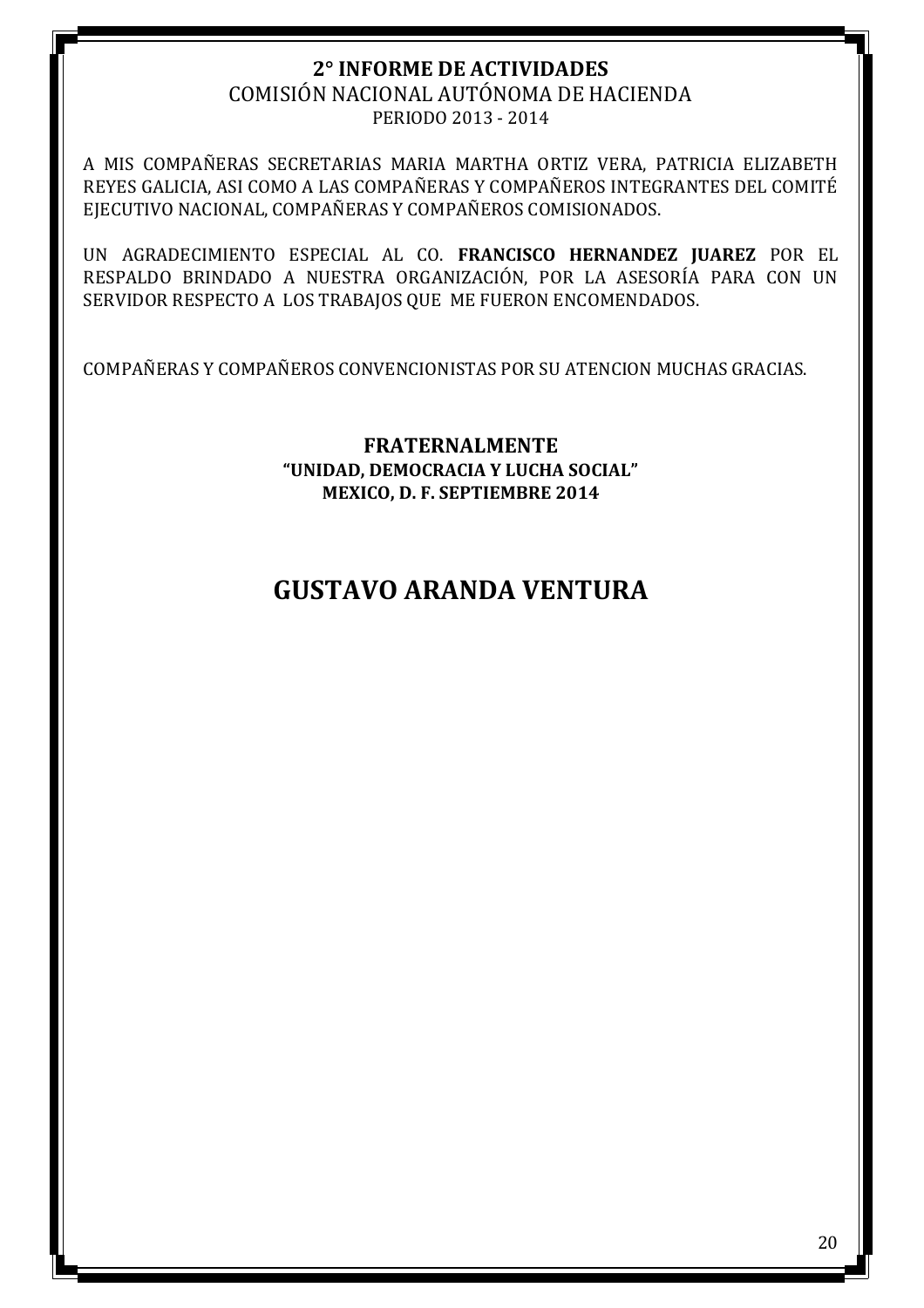COMISIÓN NACIONAL AUTÓNOMA DE HACIENDA

PERIODO 2013 - 2014

**EMILIO ESCOBAR PERALTA SECRETARIO DE LA C. N. A. H.**

*COMPAÑERAS Y COMPAÑEROS CONVENCIONISTAS:*

ESTE ES EL SEGUNDO INFORME DE ACTIVIDADES REALIZADAS COMO INTEGRANTE DE LA COMISION NACIONAL AUTONOMA DE HACIENDA DE ACUERDO COMO LO ESTABLECEN NUESTROS ESTATUTOS, EL CUAL PONGO A SU CONCIDERACION.

- > HONORARIOS
- GASTOS DE ASAMBLEA
- $\triangleright$  AYUDAS Y DONATIVOS
- $\triangleright$  FOMENTO DEPORTIVO

DENTRO DE MIS ACTIVIDADES COORDINO JUNTO CON EL COMPAÑERO DANIEL ESPINOZA EL COPE ATZACOALCO, EN DONDE PERIODICAMENTE ME REUNO CON DELEGADOS Y GRUPO DE ANALISIS PARA JUNTOS ANALIZAR, Y EN SU CASO PROPONER A LA EMPRESA, ACCIONES PARA EL MEJOR FUNCIONAMIENTO DEL COPE, DANDO ASI UN MEJOR SERVICIO A NUESTROS CLIENTES.

ASI MISMO APOYO A LOS COMPAÑEROS DE LA TIENDA COMERCIAL ATZACOALCO EN SUS TRAMITES Y PROBLEMAS A SOLICITUD DE SUS COORDINADORES.

EN CONJUNTO CON LOS COMPAÑEROS QUE CONFORMAN ESTA COMISION, SE REALIZA EN LAS DIVERSAS SECCIONES, LA PRACTICA DE AUDITORIAS CUANDO ESTAS ASI LO REQUIERAN Y/O SOLICITEN.

PARA FINALIZAR, AGRADEZCO EL APOYO DE MIS COMPAÑEROS DELEGADOS, GRUPO DE ANALISIS, DELEGADOS SECCIONALES. A TODOS LOS INTEGRANTES DEL COMITÉ EJECUTIVO NACIONAL, COMPAÑERAS Y COMPAÑEROS COMISIONADOS.

A LAS COMPAÑERAS SECRETARIAS MARIA MARTHA ORTIZ VERA Y PATRICIA ELIZABETH REYES GALICIA.

UN AGRADECIMIENTO ESPECIAL AL COMPAÑERO **FRANCISCO HERNANDEZ JUAREZ** POR SU ASESORAMIENTO CON UN SERVIDOR EN LA REALIZACION Y MEJORAMIENTO DE LOS TRABAJOS QUE ME FUERON ENCOMENDADOS.

COMPAÑERAS Y COMPAÑEROS CONVENCIONISTA POR SU ATENCION MUCHAS GRACIAS.

## **FRATERNALMENTE "UNIDAD, DEMOCRACIA Y LUCHA SOCIAL" MEXICO, D. F. SEPTIEMBRE 2014**

## **EMILIO ESCOBAR PERALTA**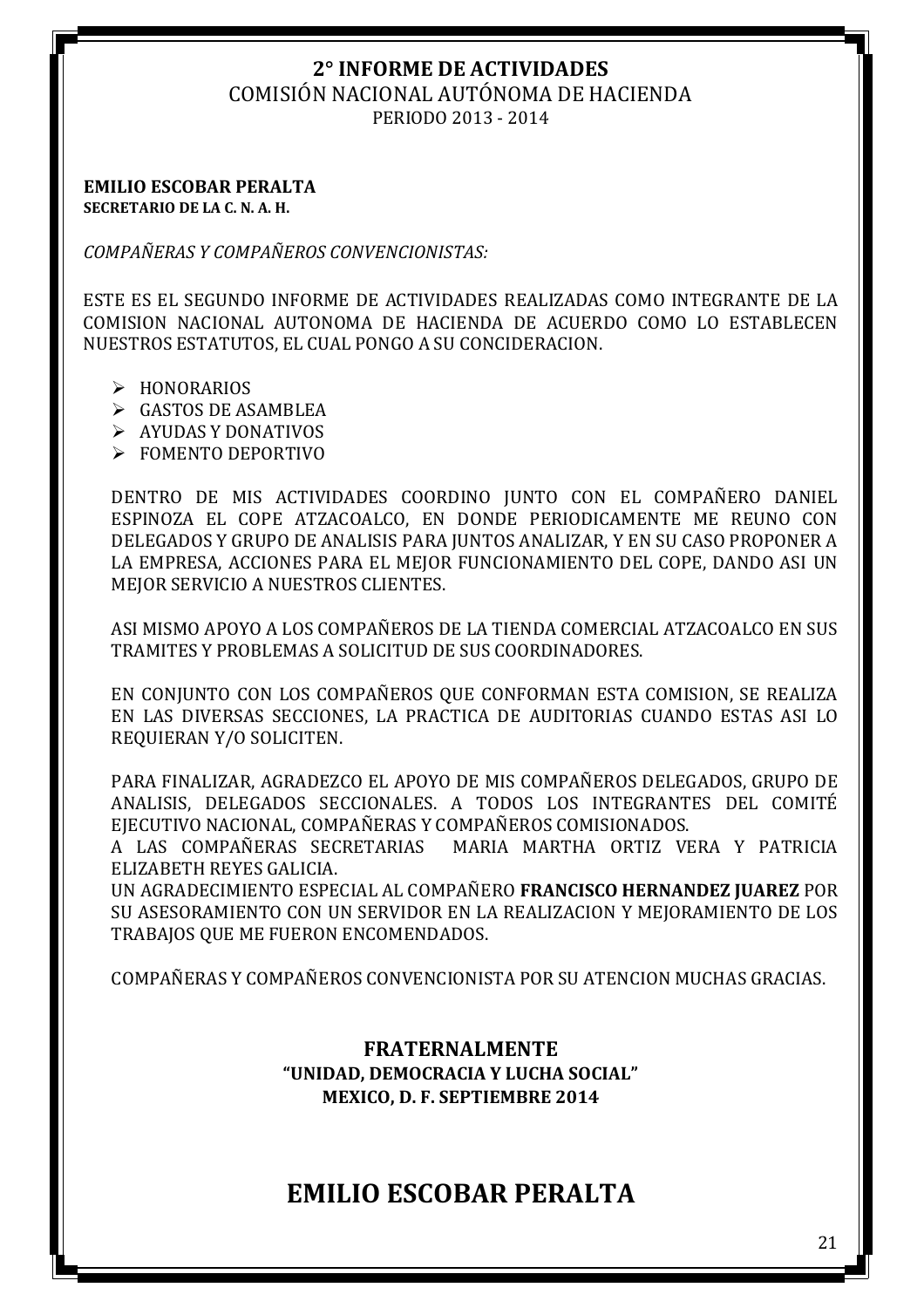COMISIÓN NACIONAL AUTÓNOMA DE HACIENDA

PERIODO 2013 - 2014

#### **JOSÉ RAMÓN QUINTERO TERRONES. PRESIDENTE DE LA C. N. A. H.**

*COMPAÑERAS Y COMPAÑEROS CONVENCIONISTAS:*

SEAN USTEDES BIENVENIDOS A ESTA XXXIX CONVENCIÓN NACIONAL ORDINARIA DEMOCRÁTICA DE LOS TELEFONISTAS.

EN BASE AL MANDATO ESTATUTARIO INSTRUIDO EN EL ARTÍCULO 124, INCISO N DE NUESTROS ESTATUTOS EN VIGOR, ME ES GRATO PRESENTAR ANTE USTEDES EL SEGUNDO INFORME DE ACTIVIDADES DURANTE ESTE AÑO DE GESTIÓN Y RESPONSABILIDAD DE LA COMISIÓN NACIONAL AUTÓNOMA DE HACIENDA.

COMO TITULAR DE ESTA HONORABLE COMISIÓN TENGO COMO OBJETIVO PRINCIPAL EL BUSCAR SIEMPRE LA TRANSPARENCIA DE LOS GASTOS DE NUESTRA ORGANIZACIÓN ASI COMO EL FORTALECIMIENTO DE LAS INVERSIONES DEL SINDICATO.

A CONTINUACIÓN RELACIONO LAS ACTIVIDADES DURANTE ESTE SEGUNDO AÑO AL FRENTE DE LA COMISIÓN NACIONAL AUTÓNOMA DE HACIENDA:

- ANALIZAMOS Y AUTORIZAMOS CADA UNA DE LAS PETICIONES DE GASTOS DE LAS DIFERENTES SECRETARÍAS Y COMISIONES QUE ASÍ CORRESPONDA.
- FISCALIZAMOS EL PRESUPUESTO ANUAL DE NUESTRA ORGANIZACIÓN SIEMPRE BUSCANDO EL CUMPLIMIENTO DEL MISMO.
- REALIZAMOS AUDITORÍAS DE LAS SECCIONES QUE ASI LO HAN SOLICITADO.
- PRESENTAMOS DICTAMEN DE LAS AUDITORÍAS PRACTICADAS.
- REALIZAMOS CONCILIACIONES DE LAS SECCIONES FORÁNEAS QUE LO REQUIEREN, ASI COMO REVISAR EL CARGO CORRESPONDIENTE POR LOS PRÉSTAMOS SOLICITADOS.

COMO INTEGRANTE DE LA SUBCOMISIÓN DE EDIFICIOS, ANALIZAMOS CADA UNA DE LAS SOLICITUDES DE LAS SECCIONES FORÁNEAS QUE BUSCAN COMPRAR, CONSTRUIR O REMODELAR SU RECINTO SINDICAL.

ADEMÁS, COMO RESPONSABLE DE LA COMISIÓN DE FINANZAS, REALIZAMOS EL ANÁLISIS PARA SU AUTORIZACIÓN DE LAS DIFERENTES PETICIONES QUE RECIBIMOS POR DISTINTOS CONCEPTOS DE LA SECCIONES FORÁNEAS Y OTRAS ORGANIZACIONES.